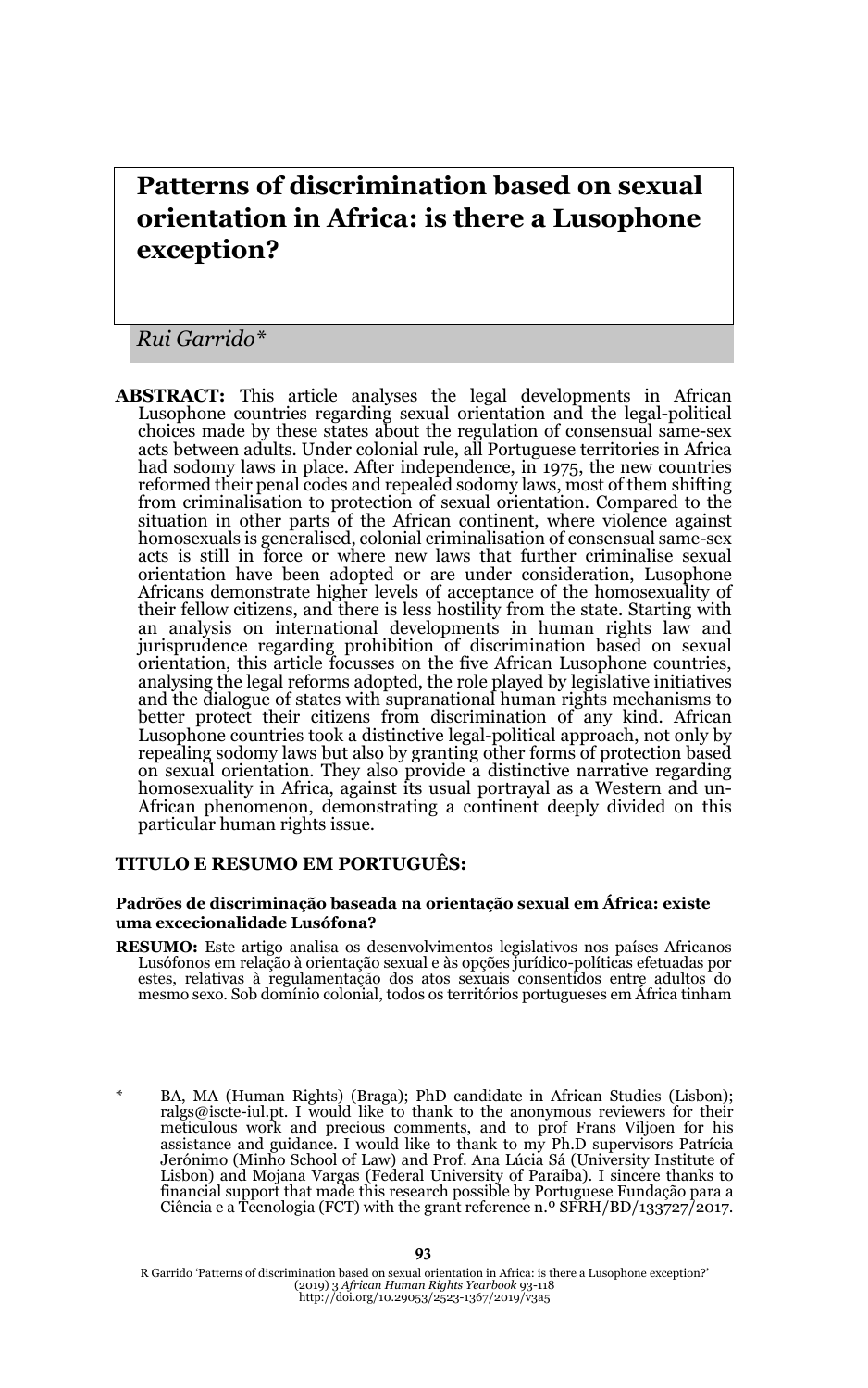#### 94 *Garrido/Discrimination based on sexual orientation in Africa: is there a Lusophone exception?*

legislação da sodomia em vigor. Após a independência, em 1975, os novos estados reviram os seus códigos penais e revogaram as leis da sodomia, passando maioritariamente da criminalização para a proteção da orientação sexual. Comparado com a situação em outras partes do continente Africano, onde a violência contra homossexuais é generalizada, onde vigora a criminalização colonial dos atos sexuais consentidos entre adultos do mesmo sexo, ou onde tem sido proposta nova legislação que procura uma maior criminalização da orientação sexual, os cidadãos Africanos Lusófonos demonstram níveis mais elevados de aceitação da homossexualidade dos seus concidadãos e verifica-se ainda uma menor hostilidade por parte do estado. Começando por uma análise dos desenvolvimentos no direito internacional dos direitos humanos e da jurisprudência internacional, em matéria relativa à proibição da discriminação com base na orientação sexual, este artigo tem como foco os cinco países Africanos lusófonos, analisando as reformas legislativas que foram adotadas, o papel desempenhado pelas iniciativas legislativas e o diálogo dos Estados com os mecanismos supranacionais de direitos humanos para melhor proteger os seus cidadãos de qualquer discriminação. Os países Africanos Lusófonos adotaram uma distinta abordagem jurídico-política, não apenas revogando as leis da sodomia, mas também garantindo outras formas de proteção com base na orientação sexual. Estes estados fornecem uma narrativa distinta relativa à homossexualidade no continente Africano, habitualmente conotada como um fenómeno ocidental e não Africano, demonstrando um continente profundamente dividido nesta questão específica de direitos humanos.

#### **TITRE ET RÉSUMÉ EN FRANCAIS:**

#### **Tendances de discrimination basée sur l'orientation sexuelle en afrique: existe-t-il une exception lusophone?**

- **RÉSUMÉ:** Cette contribution analyse l'évolution juridique dans les pays lusophones d'Afrique en matière d'orientation sexuelle et les options juridico-politiques proposées par ces États en matière de réglementation des actes homosexuels consentis entre adultes. Pendant la colonisation, les colonies portugaises en Afrique disposaient de lois anti-sodomies. Après l'indépendance, en 1975, les nouveaux Etats ont réformé leurs codes pénaux et abrogé les lois sur la sodomie, la plupart d'entre eux passant de la criminalisation à la protection de l'orientation sexuelle. Par rapport à la situation dans d'autres régions du continent africain, où la violence contre les homosexuels est généralisée, la criminalisation d'actes homosexuels consensuels héritée de la colonisation est toujours en vigueur ou alors lorsque des nouvelles lois ont été adoptées ou sont en cours d'adoption, les pays africains lusophones font montre d'une plus grande tolérance à l'égard de l'homosexualité de leurs concitoyens,<br>et l'hostilité de l'État est moindre. En commençant par une analyse des<br>développements du droit et de la jurisprud l'interdiction de la discrimination fondée sur l'orientation sexuelle, cette contribution se focalise sur les cinq pays lusophones d'Afrique. Elle procède à une analyse des réformes juridiques adoptées, le rôle joué par les initiatives parlementaires et le dialogue entre les Etats et les mécanismes supranationaux de défense des droits de l'homme en vue de mieux protéger leurs citoyens contre toute forme de discrimination. Les pays africains lusophones ont adopté une approche juridicopolitique distincte, non seulement en abrogeant les lois sur la sodomie, mais également en accordant d'autres formes de protection fondées sur l'orientation sexuelle. Ces pays déclinent également un récit distinctif sur l'homosexualité en Afrique contrairement à l'image largement répandue qu'elle est un phénomène occidental et non africain, démontrant ainsi un continent profondément divisé sur cette question particulière des droits de l'homme.
- **KEY WORDS:** African Lusophone countries, Angola, Cape Verde, Guinea-Bissau, Mozambique, São Tomé and Principe, domestic legislation, sexual orientation, decriminalisation, Universal Periodic Review

#### **CONTENT:**

| $\overline{2}$    |                                                                       |  |
|-------------------|-----------------------------------------------------------------------|--|
| 3                 |                                                                       |  |
| $\mathbf{\Delta}$ | Sexual orientation law in domestic law of African Portuguese speaking |  |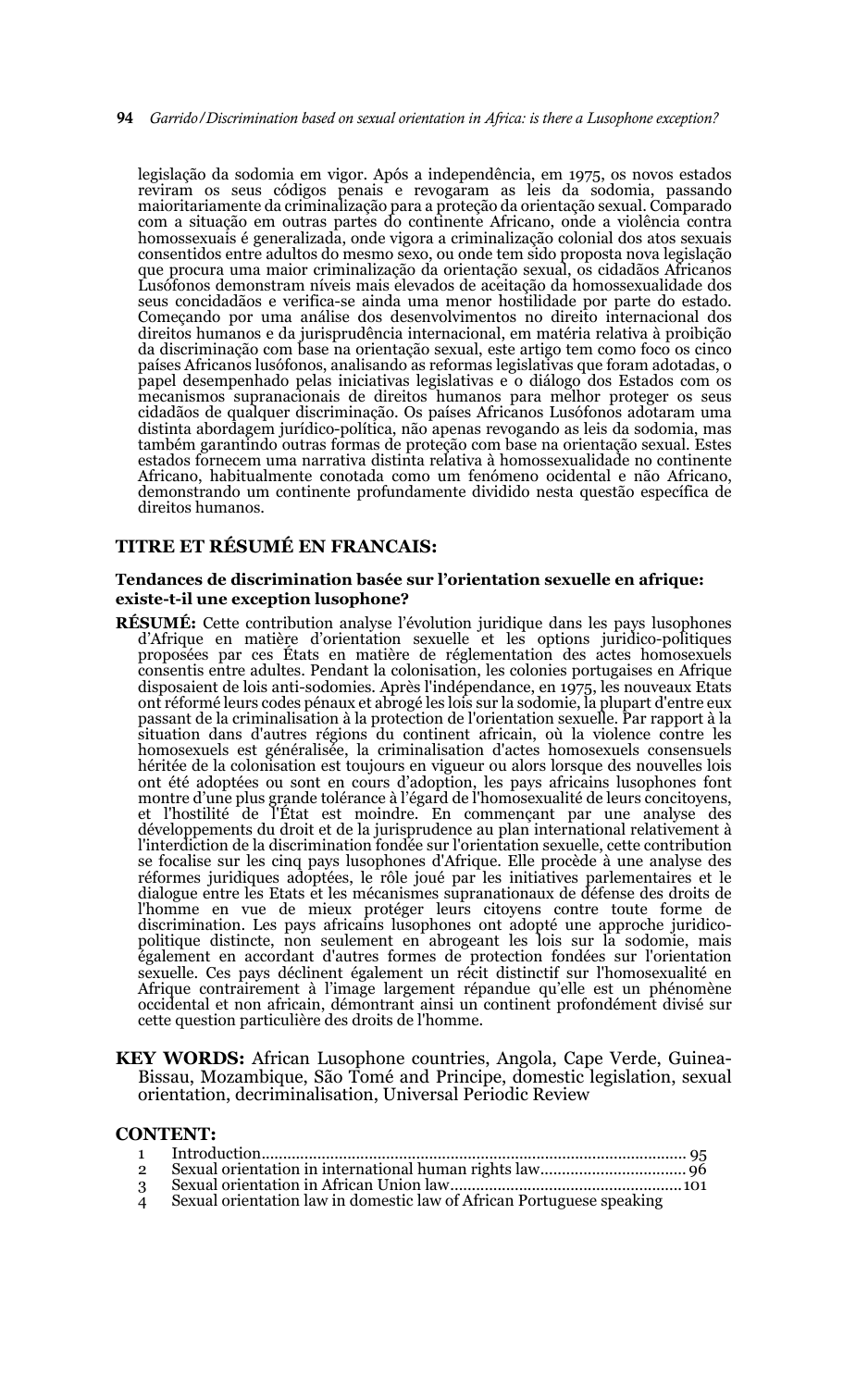| 4.2              |  |
|------------------|--|
| $\overline{4.3}$ |  |
| $-4.4$           |  |
|                  |  |
|                  |  |
|                  |  |

## **1 INTRODUCTION**

In several parts of the African continent, lesbian, gay, bisexual, transgender and intersex (LGBTI) people face a daily fight for a dignified life. They are subjected to violence, blackmail, extortion, rejection or even murder, just because they identify themselves as homosexuals or are perceived as such. This social hostility is often fuelled by laws criminalising consensual same-sex activity (sodomy laws) that are still in place in many African countries, despite being a legacy of European colonialism. This legal landscape changed dramatically when Uganda proposed, in 2009, the adoption of an antigay law going beyond criminalising same-sex acts. In the following years, Nigeria followed suit by proposing – and approving – a comprehensive anti-gay law, and other countries discussed similar legal initiatives (for example, Kenya in 2011).

Against this background, several voices within the African continent called for the decriminalisation of same-sex consensual activity and the respect for equality of all Africans irrespective of their sexual orientation. In 2011, Festus Mogae, former President of Botswana, strongly supported that the country should decriminalise homosexuality.<sup>1</sup> In the same way, formed Mozambican President Joaquin Chissano wrote an open letter to African leaders calling for non-discrimination based on sexual orientation as a way to 'unleash the full potential of everyone'.<sup>2</sup> And even former President of Nigeria, Goodluck Jonathan, who signed the Same Sex Marriage (Prohibition) Act into law in 2013, later stated that the country should revisit such law 'in the light of deepening debates for all Nigerians and other citizens of the world to be treated equally and without discrimination and with the clear knowledge that the issue of sexual orientation is still evolving'.<sup>3</sup>

In global and regional fora there has been a growing consensus about the need to protect LGBTI people from discrimination and violence. There is an increasing awareness in some parts of the world that public expressions of what may be perceived as non-

<sup>1 &#</sup>x27;Botswana should decriminalise homosexuality, says former president' *The Telegraph* 20 October 2011, https://www.telegraph.co.uk/news/worldnews/ africaandindianocean/botswana/8839131/Botswana-should-decriminalisehomosexuality-says-former-president.html (accessed 21 October 2019).

<sup>2 &#</sup>x27;An Open Letter to Africa's Leaders – Joaquim Chissano, former President of Mozambique' *The Africa Report* 14 January 2014 https://www.the africare port.com/4886/an-open-letter-to-africas-leaders-joaquim-chissano-former-presi dent-of-mozambique/ (accessed 21 October 2019).

<sup>3 &#</sup>x27;Nigeria may revisit law on gay marriage – Goodluck Jonathan' *Daily Post* 6 June 2016 https://dailypost.ng/2016/06/06/nigeria-may-revisit-law-on-gay-marriage -goodluck-jonathan/ (accessed 21 October 2019).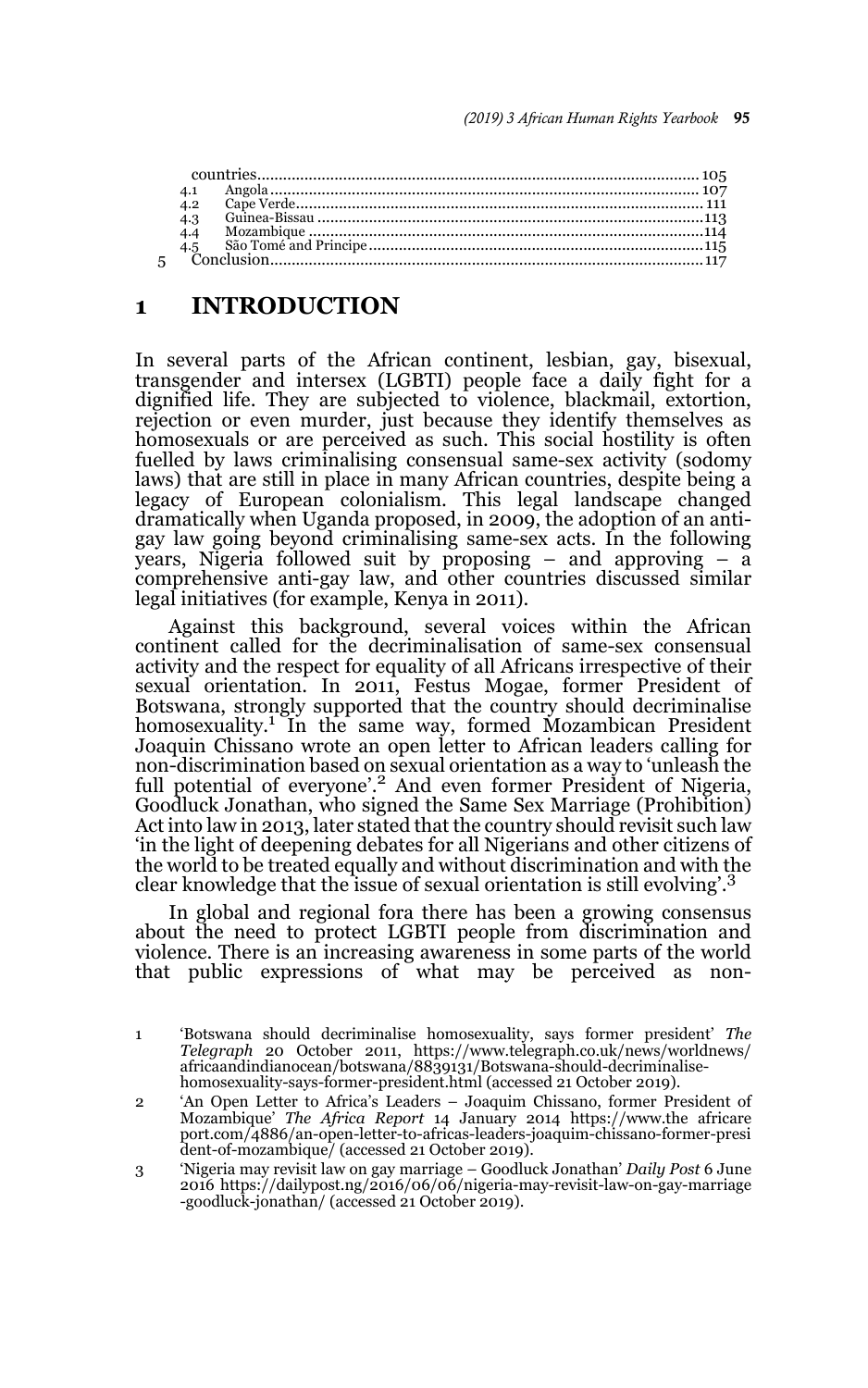heteronormative sexuality and, consequently, a different sexual orientation than heterosexual, constitute a risk to integrity and life.

In contrast to some general continental trends on laws regulating consensual same-sex acts, African Lusophone countries seem to have a different approach regarding sexual orientation. In these countries, sodomy laws inherited from the Portuguese Criminal Code (1886) have been repealed, and in some cases legal protection against discrimination based on sexual orientation has been added. This article therefore focuses on legal changes in African Lusophone countries regarding sexual orientation, as well as their trajectory from criminalisation to protection. It first explores the legal development in international human rights law regarding the recognition of sexual orientation, and then delves into the African human rights system. Finally, it analyses developments in domestic legislation in Angola, Cape Verde, Guinea-Bissau, Mozambique and São Tomé and Principe, with the aim of identifying the distinctive and disruptive features of the legal-political position regarding sexual orientation adopted by these states.

# **2 SEXUAL ORIENTATION IN INTERNATIONAL HUMAN RIGHTS LAW**

Sexual orientation may manifest itself as homosexuality, heterosexuality and bisexuality. In international and European case law, 'sexual orientation' is often invoked with reference to homosexual behaviour and same-sex relationships.4 For Heize, sexual orientation is related to 'real or imputed acts, preferences, lifestyles, or identities, of a sexual or affective nature, in so far as these conform to or derogate from a dominant heterosexual-normative paradigm'.5 Makau Mutua defines sexual orientation as 'the state and practice of emotional, sexual and romantic attraction to men, women, both genders or no gender. Sexual orientation is a human condition and is a matter of personal and social identity'.<sup>6</sup> In the 2006 Principles on the application of international human rights law in relation to sexual orientation and gender identity (Yogyakarta Principles) sexual orientation is understood to refer to 'each person's capacity for profound emotional, affectional and sexual attraction to, and intimate and sexual relations with, individuals of a different gender or the same gender or more than one gender'.7

The Universal Declaration on Human Rights (Universal Declaration), adopted on 10 December of 1948 by the UN General

7 The Yogyakarta Principles (2006) para 1.

<sup>4</sup> K Waaldijk 'The right to relate: a lecture on the importance on "orientation" in comparative sexual orientation law' (2013) 24 *Duke Journal of Comparative and International Law* 163-164.

<sup>5</sup> E Heinze *Sexual orientation: a human tight. An essay on international human rights law* (1995) 60.

<sup>6</sup> M Mutua 'Sexual orientation and human rights: putting homophobia on trial' in S Tamale (ed) *African sexualities. A reader* (2011) 457.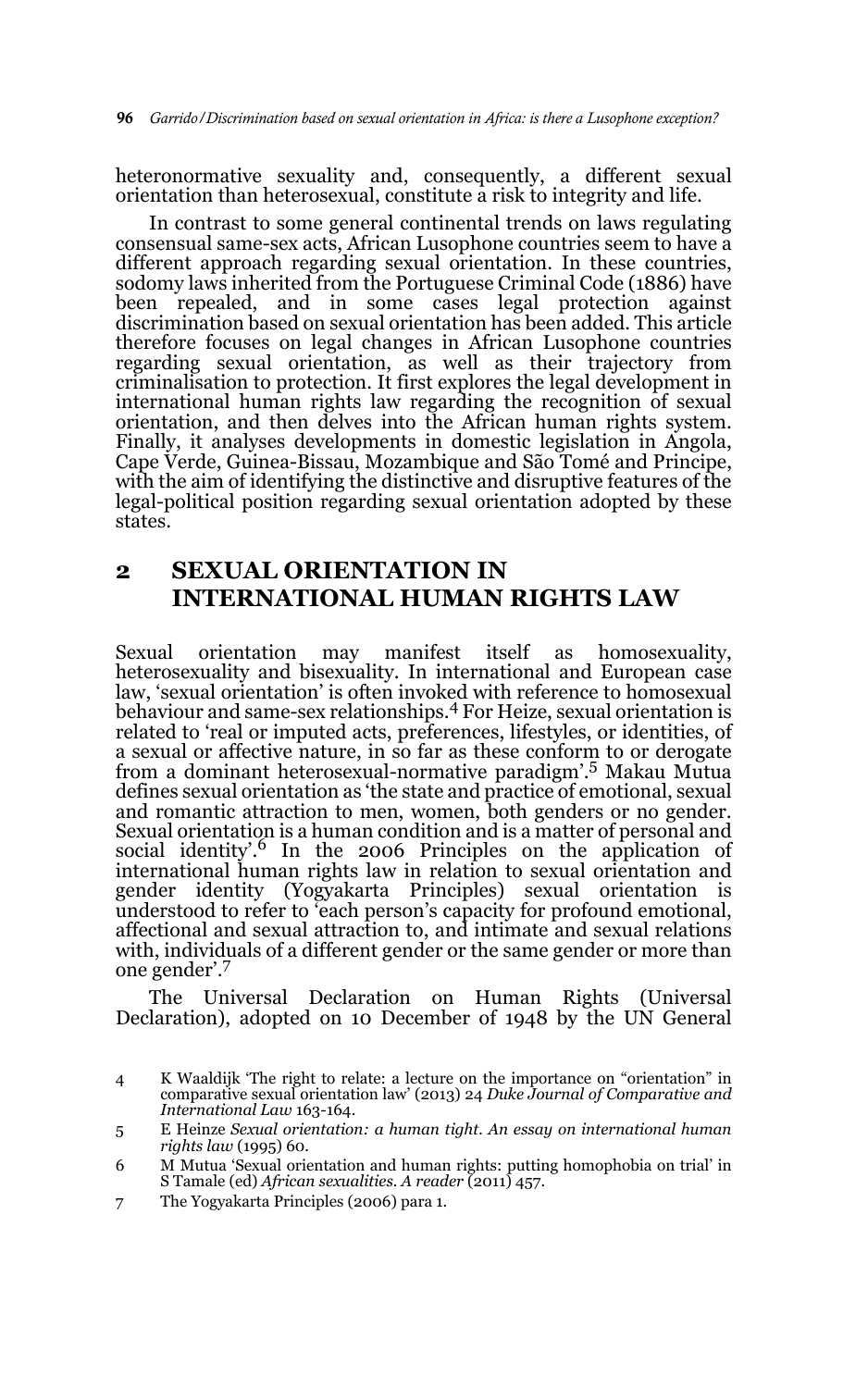Assembly, contains the principle of non-discrimination, which had already been affirmed in the Preamble of the UN Charter as a fundamental principle of humankind. The Universal Declaration represents the passage of fundamental rights to the international arena to become the object of international scrutiny. Although the Universal Declaration is soft law, and does not have binding force, it has become accepted as a reference for many subsequent human rights developments. The prohibition of discrimination is found in article 2:

Everyone is entitled to all the rights and freedoms set forth in this Declaration, without distinction of any kind, such as race, colour, sex, language, religion, political or other opinion, national or social origin, property, birth or other status.

This formulation – which makes no reference to sexual orientation – was followed in the International Covenant on Civil and Political Rights (ICCPR) and International Covenant on Economic, Social and Cultural Rights (ICESCR), both adopted in 1966. These – and other – international human rights treaties do not explicitly contemplate sexual orientation, or gender identity,8 as prohibited grounds of discrimination.9 The main question that therefore arises in respect of those fundamental human rights treaties is to know if sexual orientation falls within the concept of 'other status'. The prohibition of discrimination was the subject of analysis by the Human Rights Committee in its 1989 General Comment to article 2 of ICCPR:10

[N]on-discrimination, together with equality before the law and equal protection of the law without any discrimination, constitute a basic and general principle relating to the protection of human rights.<sup>11</sup>

This position is in accordance with articles 1 and 2 of the Universal Declaration, and subsequent human rights treaties. While the Human Rights Committee fails to explicitly recognise in this Comment that sexual orientation is a prohibited ground of discrimination, paragraph may be interpreted as giving some further protection to characteristics that are not in the text of the ICCPR:<sup>12</sup>

While these conventions deal only with cases of discrimination on specific grounds, the Committee believes that the term "discrimination" as used in the Covenant should be understood to imply any distinction, exclusion, re which is based on any ground such as race, colour, sex, language, religion, political<br>or other opinion, national or social origin, property, birth or other status, and which<br>has the purpose or effect of nullifying or impai exercise by all persons, on an equal footing, of all rights and freedoms.

The position of the Human Rights Committee is clear. Any 'distinction, exclusion, restriction or preference' that is based on any ground falls within the understanding of discrimination. This position opens a window of opportunity for a more progressive interpretation of the norm.

<sup>8</sup> Although the sexual orientation and gender identity are treated as interrelated, our analysis concerns only to the situation of sexual orientation.

<sup>9</sup> R Murray & F Viljoen 'Towards non-discrimination on the basis of sexual orientation: the normative basis and procedural possibilities before the African Commission on Human and Peoples' Rights and the African Union' (2007) 29 *Human Rights Quarterly* 87.

<sup>10</sup> Art 2 of ICCPR.

<sup>11</sup> ICCPR 'General Comment 18: Non-discrimination' para 1.

<sup>12</sup> ICCPR (n 11) para 7.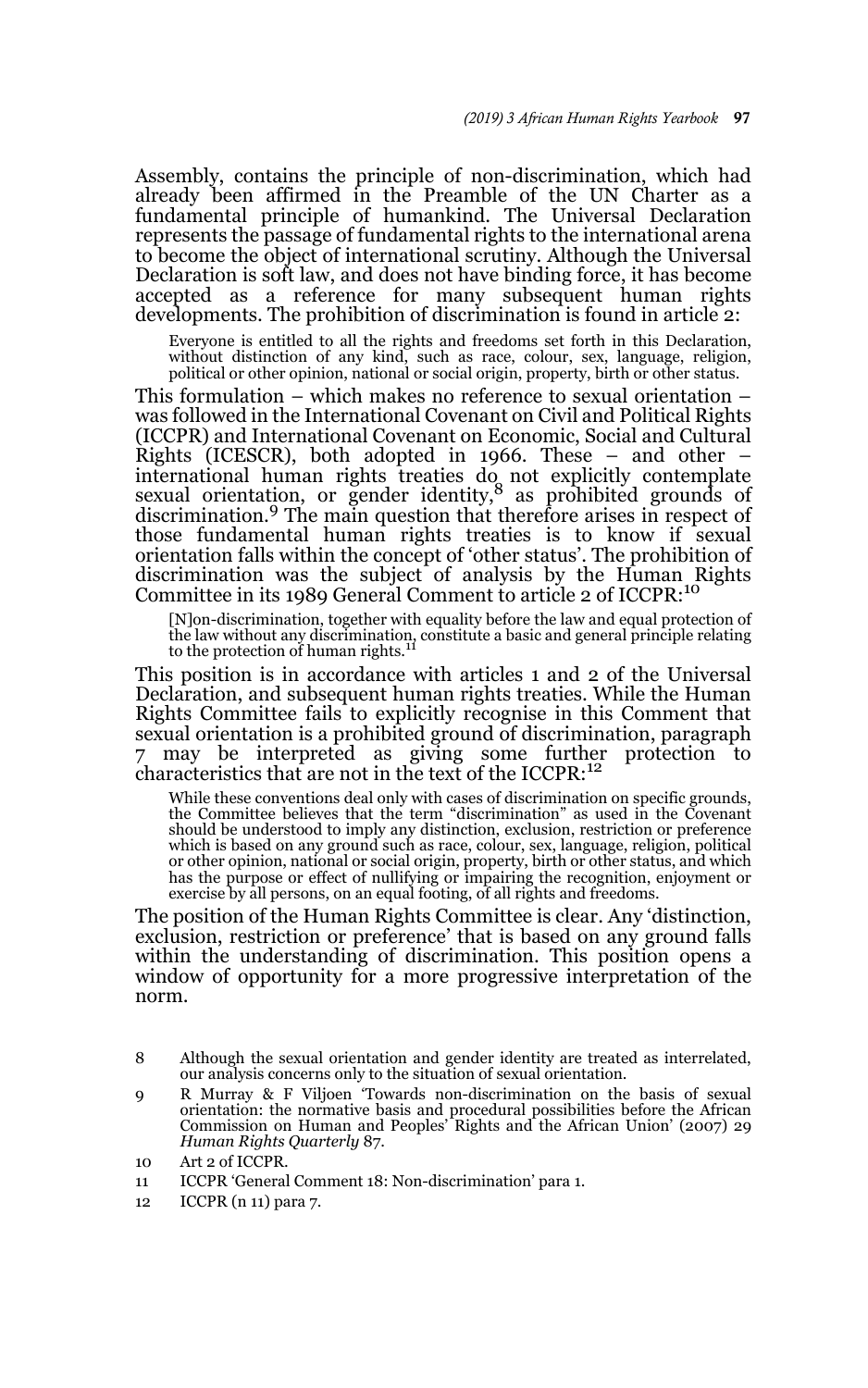The Committee for Economic, Social and Cultural Rights, in its General Comment to article 12 of ICESCR asserts that 'by virtue of article 2(2) and article 3, the Covenant proscribes any discrimination in access to health care and underlying determinants of health, as well as to means and entitlements for their procurement, on the grounds of race, colour, sex, language, religion, political or other opinion, national or social origin, property, birth, physical or mental disability, health status (including HIV/AIDS), *sexual orientation* and civil, political, social or other status, which has the intention or effect of nullifying or impairing the equal enjoyment or exercise of the right to health.'<sup>13</sup> According to this Committee, the enjoyment of the higher standard of physical and mental health cannot be put at risk based on the sexual orientation of the individual. Regarding the necessary efforts taken by the states for the fulfilment of the right to health, the ICESCR affirms that all measures must be done for 'the prevention, treatment and control of epidemic, endemic, occupational and other diseases'.

Some scholars are of the opinion that the Convention on the Elimination of All Forms of Discrimination Against Women (CEDAW) may be interpreted in a way that covers the human rights of LGBTI people. According to Holtmaat and Post, for example, the protection of CEDAW is asymmetrical, in that it essentialises women and ignores men as potential victims of gender-based violence.14 The authors support the vision of a gender-neutral interpretation for CEDAW, which would allow the central point of discussion to change from women to all gender expressions – including transgender and intersex, for example.<sup>15</sup>

The Yogyakarta Principles affirm the obligations of states to protect the human rights of LGBTI people, taking as baseline the rights enshrined in the Universal Declaration. In 2017 a new document was adopted – Principles of Yogyakarta+10 – updating and expanding the protection of the 2007 Principles but adopting nine new principles.<sup>16</sup> The 2017 Principles also grant protection not only to sexual orientation and gender identity, but also to gender expression and sex characteristics.

15 Holtmaat & Post (n 14) 323.

<sup>13</sup> ICESCR General Comment No. 14: The Right to the Highest Attainable Standard of Health (art 12), para 18 (emphasis added). See also the paragraph 13 of the ICESCR General Comment 15: The Right to Water (arts 11 and 12 of the Covenant).

<sup>14</sup> R Holtmaat & P Post 'Enhancing LGBT rights by changing the interpretation of the Convention on the Elimination of All Forms of Discrimination Against Women?' (2015) 33 *Nordic Journal of Human Rights* 322.

<sup>16</sup> Namely, the Right to State Protection (Principle 30), Right to Legal Recognition (Principle 31), Right to Bodily and Mental Integrity (Principle 32), Right to Freedom from Criminalisation and Sanction on the Basis on Sexual Orientation, Gender Identity, Gender Expression or Sex Characteristics (Principle 33), Right to Protection from Poverty (Principle 34), Right to Sanitation (Principle 35), Right to the Enjoyment of Human Rights in Relation to Information and Communication Technologies (Principle 36), Right to Truth (Principle 37) and Right to Practice, Protect, Preserve and Revive Cultural Diversity (Principle 39).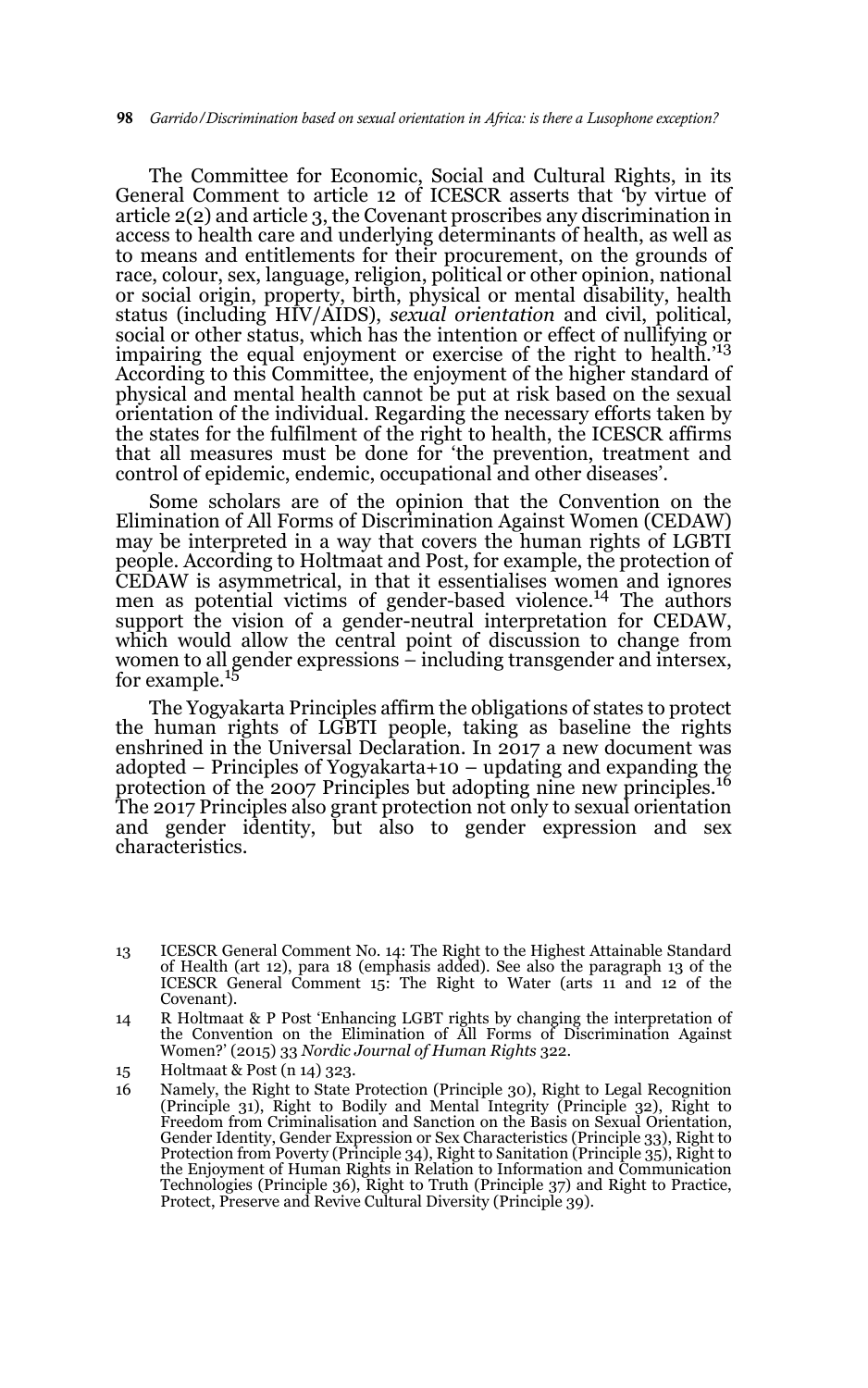The Human Rights Council in 2016 adopted a landmark resolution, which established an international expert on the protection against violence and discrimination based on sexual orientation and gender identity.17 This expert has an important mandate of monitoring states' implementation of legislative measures to protect people from violence and discrimination based on their real or perceived sexual orientation and gender identity. The resolution was adopted within an environment of contestation and opposition by several states. The African Group was against this resolution, arguing that the issue of sexual orientation is not a human rights issue:<sup>1</sup>

The African Group is strongly concerned by the attempts to introduce and impose new notions and concepts that are not internationally agreed upon, particularly in areas where there is no legal foundation in any international human rights instrument. We are even more disturbed at the attempt to focus on certain persons on the grounds of their sexual interests and behaviours, while ignoring that intolerance and discrimination regrettably exist in various parts of the worlds, be it on the basis of colour, race, sex or religion, to mention only a few. These attempts undermine not only the intent of the drafters and signatories to various human rights instruments, but also seriously jeopardize the entire international human rights framework as they create divisions.

The African Group's position illustrates the resistance by states to recognise sexual orientation as a prohibited ground of discrimination. Such resistance is also in force inside the African human rights system, as will become clearer below.

As Dominic McGoldrick notes, the progress in the UN human rights system was always much more contested than in the European and Inter-American regional systems.19 In these regional human rights systems, the trajectory of the inclusion of sexual orientation as a prohibited ground of discrimination has specific traces reflecting the different regional contexts.

In Europe, the European Convention on Human Rights (ECHR) of 1950 does not grant explicit protection based on sexual orientation. The European system was put under pressure to deal with the issue at an early stage, and the Council of Europe (CoE) made its first recommendation in 1981. In this document, the CoE asked member states who still had laws criminalising consensual same-sex activity to repeal those laws in order to avoid discrimination against homosexual individuals.20 In 2000, the CoE called for all member states to include sexual orientation as a prohibited ground of discrimination in national legislation, and to repeal any laws targeting consensual homosexual activity.21 Concerning the European Court on Human Rights, there is a vast case-law regarding sexual orientation as prohibited ground of

<sup>17</sup> HRC Resolution 32/2 (2016).

<sup>18</sup> Statement of the African group on the presentation of the annual report of the United Nation human rights council 71 session of the United Nations general assembly, 4 November 2016, para 9.

<sup>19</sup> D McGoldrick 'The development and status of sexual orientation discrimination under international human rights law' (2016) 16 *Human Rights Law Review* 617.

<sup>20</sup> CoE, Recommendation 924 (1984), Discrimination against homosexuals.

<sup>21</sup> CoE, Recommendation 1474 (2000), Situation of lesbians and gays in Council of Europe Member States.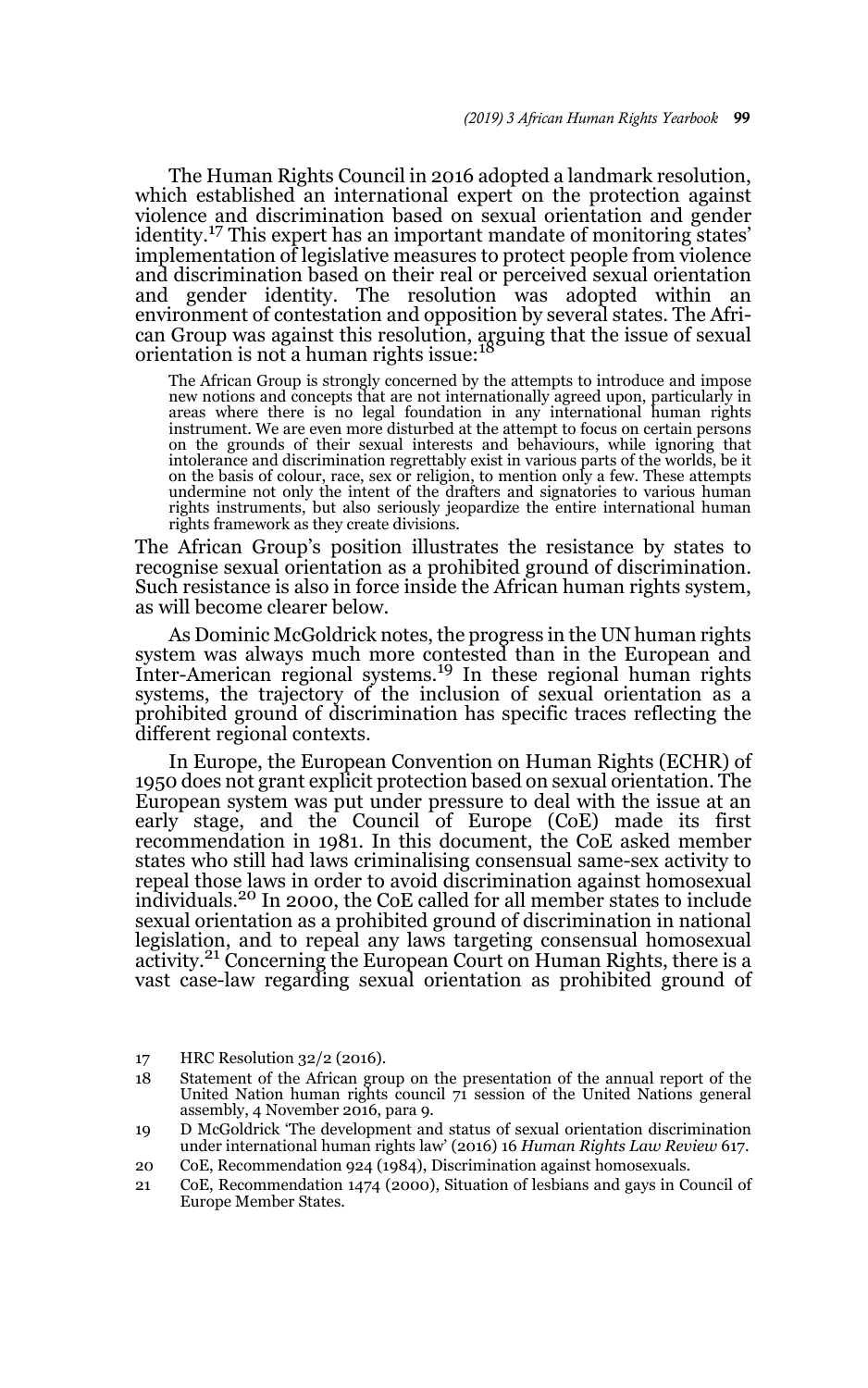discrimination. Oddný Arnardóttir concludes that the legal developments in the European Human Rights Court jurisprudence framed LGBTI persons as being located inside the concept of vulnerable groups under article 14.<sup>22</sup> In the Charter of Fundamental Rights of the European Union (EU Charter), which entered into force with the Lisbon Treaty in 2009, sexual orientation is a prohibited ground of discrimination under the scope of article 21:

Any discrimination based on any ground such as sex, race, colour, ethnic or social origin, genetic features, language, religion or belief, political or any other opinion, membership of a national minority, property, birth, disability, age or sexual orientation shall be prohibited.

Article 21(1) of the EU Charter is the only European treaty provision that explicitly grants equal protection based on sexual orientation but fails by omitting other factors such as gender identity. Article 21 of EU Charter also lacks an open-ended clause such as 'other status' or 'other situation'.

In the Inter-American human rights system, sexual orientation has over the last decade gained increasing attention from political leaders. Although the American Convention on Human Rights, similarly to other international human rights treaties, does not grant specific protection based on sexual orientation, the Organization of American States (OAS) has adopted resolutions and additional treaties addressing the subject. In 2008, the OAS Assembly adopted a resolution about violence perpetrated against individuals based on<br>their sexual orientation and gender identity.<sup>23</sup> In 2013, it adopted the Inter-American Convention Against All Forms of Discrimination and Intolerance,<sup>24</sup> which provides that 'discrimination may be based on nationality; age; sex; sexual orientation; gender identity and<br>expression'.<sup>25</sup> The Inter-American Court on Human Rights delivered, in 2012, its first judgment on this issue. In this case, *Atala Riffo and daughters v Chile*, the Court said that

it is always necessary to choose the alternative that is most favourable to the protection of the rights enshrined in said treaty, based on the principle of the most favourable to the human being.<sup>26</sup>

The Court understands the American Convention as a 'living instrument'.27 It states also that the article is not an exhaustive regarding prohibited grounds of discrimination, and finds that 'any

- 22 O Arnardóttir 'Vulnerability under article 14 of the European Convention on Human Rights. Innovation or business as usual?' (2017) 4 *Oslo Law Review* 163.
- 23 *AG/Res.2435 (XXXVIII-O/08), Derechos Humanos, Orientación Sexual e Identidad de Género*, available online at https://www.oas.org/dil/esp/AG-RES\_2435\_XXXVIII-O-08.pdf (accessed 10 October 2019).
- 24 This treaty is not yet in force: It has 12 signatures, but only Uruguay has ratified it, as of 2018. See http://www.oas.org/en/sla/dil/inter\_american\_treaties\_A-69\_ discrimination\_intolerance\_signatories.asp#Uruguay (accessed 10 October 2019).
- 25 See art 1(1), Inter-American Convention Against All Forms of Discrimination and Intolerance (2013).
- 26 *Atala Riffo and Daughters v Chile* IACHR (24 February 2012) para 84.
- 27 A Paúl 'Examining *Atala-Riffo and Daughters v Chile*, the first Inter-American case on sexual orientation, and some of its implications' (2014) 7 *Inter-American and European Human Rights Journal* 58.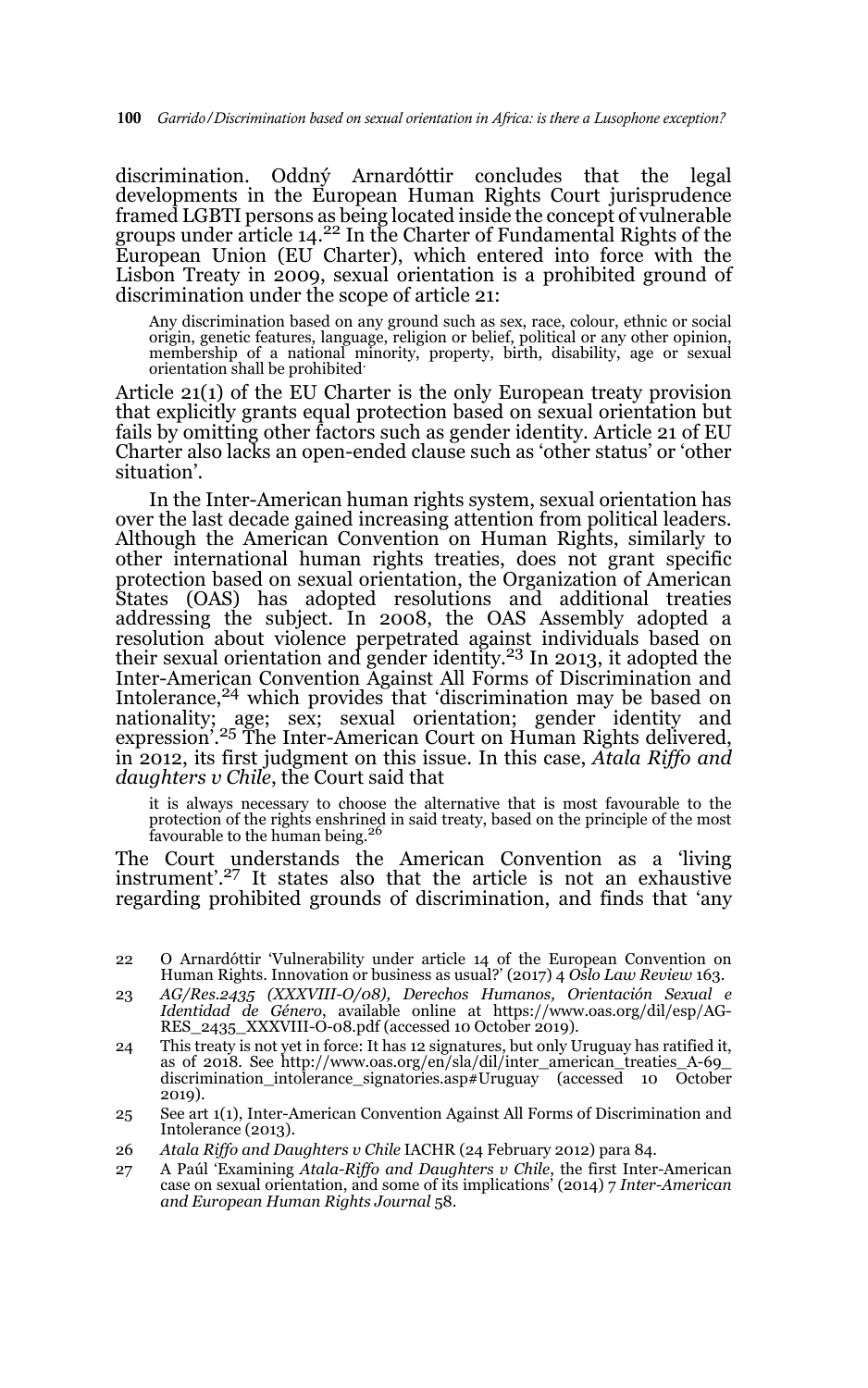other social condition' is broad enough to include sexual orientation and that any 'right granted to all persons cannot be denied or restricted under any circumstances based on their sexual orientation'.<sup>28</sup>

These developments reflect the well-established protection of LGBTI persons within the European system, and a growing incorporation of sexual orientation as a prohibited ground of discrimination in the Inter-American human rights system. However, the African human rights system, the youngest of the three wellestablished regional human rights system, is quite different from the developments in the UN, European and American contexts.

### **3 SEXUAL ORIENTATION IN AFRICAN UNION LAW**

In the African continent, issues pertaining to minority sexual orientation are very sensitive and complex. The cultural arguments of the alleged unAfrican, unnatural and unbiblical nature of homosexuality pose difficulties in debating the human rights of LGBTI person in Africa. As Sylvia Tamale points out, this political and religious discourse is based on several fallacies. Firstly, Africa is presented as a culturally homogenous unit, without any cultural diversity.<sup>29</sup> Moreover, Africa is presented as heterosexual and rejecting other expressions of sexuality. This argument portrays Africa wrongly as<br>culturally homophobic.<sup>30</sup> In several African societies, the issue of homosexuality is also perceived as part of behaviour or conduct and not as part of an inborn identity. As Susan Haskins states, '[t]he idea of homosexuality as an inborn, life-long orientation is very much a<br>product of the West'.<sup>31</sup> Haskins reinforces the idea stating that a 'homosexual is therefore a person who commits same-sex acts, not a person with an orientation'.<sup>32</sup> Several African states criminalise 'unnatural' offences or 'vices against nature'; and these laws are used to punish consensual same-sex acts. But, viewed historically, the criminalisation of homosexual practices is a product of the European colonialism. John McAllister states that '[t]he roots of contemporary

<sup>28</sup> *Atala Riffo and Daughters v Chile* IACHR (24 February 2012) para 93.

<sup>29 &#</sup>x27;Homosexuality in not un-African' *Al Jazeera* 26 April 2014, available online at http://america.aljazeera.com/opinions/2014/4/homosexuality-africamuseveni ugandanigeriaethiopia.html (last visited 11 July 2019). E Chitando & P Mateveke 'Africanizing the discourse on homosexuality: challenges and prospects' (2017) 9 *Critical African Studies* 127.

<sup>30</sup> A Ibrahim 'LGBT rights in Africa and the discursive role of international human rights law' (2015) 15 *African Human Rights Law Journal* 267.

<sup>31</sup> S Haskins 'The influence on Roman laws regarding same-sex acts on homophobia in Africa' (2014) 14 *African Human Rights Law Journal* 397.

<sup>32</sup> Haskins (n 31) 398.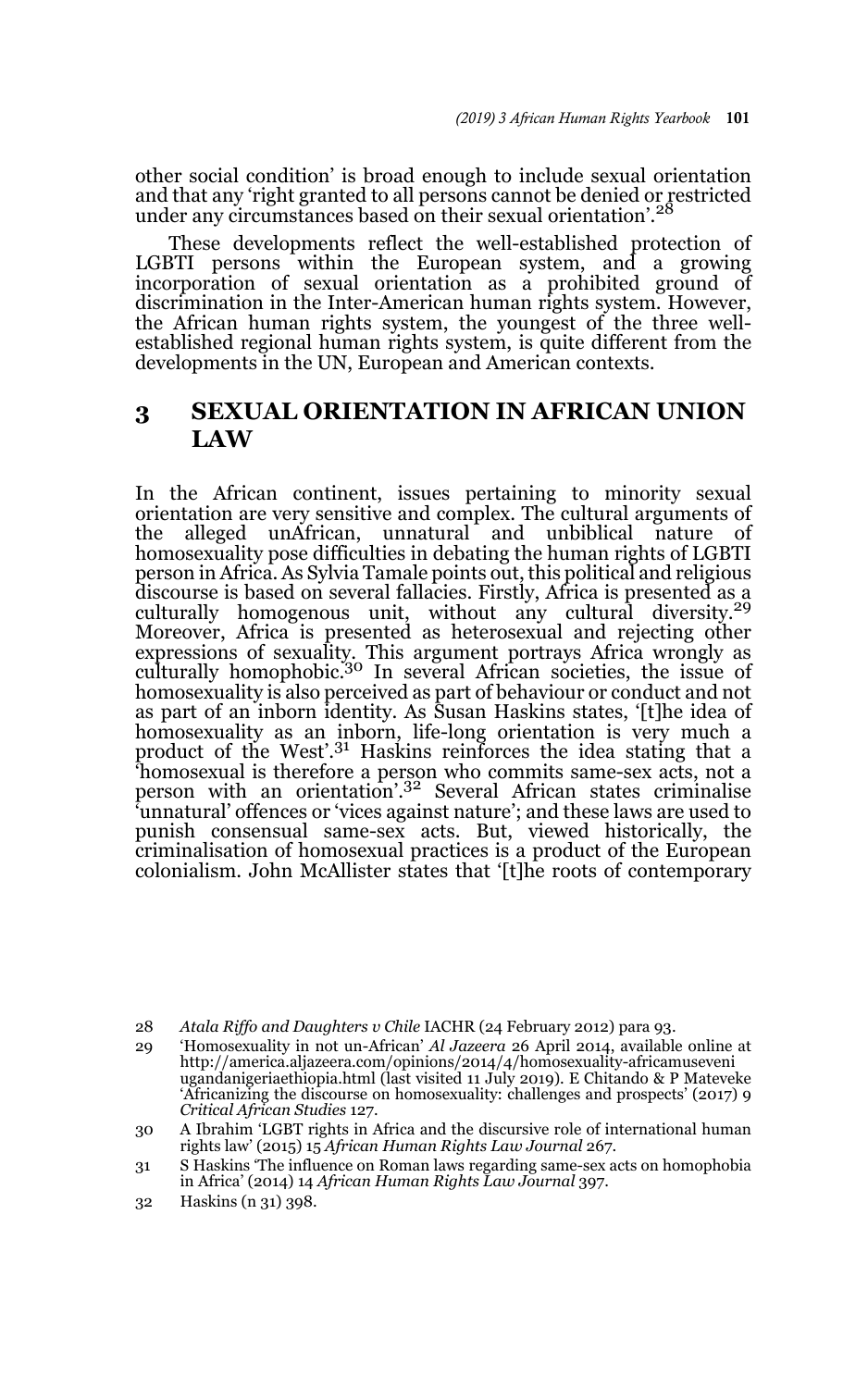African homophobia are nineteenth-century European prudery and racist fantasies of 'primitive' black sexuality […]'.33 According to the 2019 annual report of ILGA, 32 African countries have provisions in their penal codes criminalising consensual same-sex sexual acts between adults.34 The maintenance of such laws in place constitutes a challenging situation for the African human rights system.

African Union law, as the 'the body of treaties, resolutions and decisions that have direct and indirect application to the member states of the African Union',<sup>35</sup> gives little space to the debate of the prohibition of discrimination based on sexual orientation. It is not clear whether such debate has occurred during the drafting of the African Charter on Human and Peoples' Rights (African Charter) but is seems rather unlikely. Adopted in 1981 under the aegis of the Organization of African Unity, the African Charter is the most relevant African human rights treaty and aims to provide an African imprint of international human rights law. The prohibition of discrimination is enshrined in article 2 of the African Charter in the following terms:

Every individual shall be entitled to the enjoyment of the rights and freedoms recognised and guaranteed in the present Charter without distinction of any kind such as race, ethnic group, colour, sex, language, religion, political or any other opinion, national and social origin, fortune, birth or any status.

The African Charter adopts a form of formulation that seems open to a progressive interpretation, when it prescribes that rights under the African Charter shall be entitled without discrimination 'of any kind'. The formulation suggests a non-exhaustive list, whereby other unenumerated personal characteristic may be the subject of protection under the African Charter, assuming an interpretation close to the *Atala Riffo* case. This understanding is shared by Rachel Murray and Frans Viljoen, who argue that sexual orientation must be regarded as a prohibited ground of discrimination, as it falls under 'any status' of article 2.36 The authors recall that the UN Human Rights Committee in *Toonen v Australia* highlighted the fact that 'sex' in article 2 of the ICCPR was broad enough to accommodate sexual orientation as a prohibited ground of discrimination. This is another possibility for a more expansive interpretation of the African Charter and respecting the principle of the most favourable treatment of the human being.

The African Charter does not grant a 'right to privacy', a fundamental human right that was central for the development and consolidation of human rights of LGBTI people in the European human rights system.37 The African treaty brings some innovations to

- 34 L Mendos 'State Sponsored Homophobia 2019', ILGA Report, 197.
- 35 O Amao *The African Union law: the emergence of a sui generis legal order* (2018) 21.
- 36 Murray & Viljoen (n 9) 91.
- 37 P Johnson 'Homosexuality and the African Charter on Human and Peoples' Rights: What can be learned from the history of the European Convention on Human Rights?' (2013) 40 *Journal of Law and Society* 263.

<sup>33</sup> J McAllister 'LGBT activism and "traditional values": promoting dialogue through indigenous cultural values in Botswana' in T Stanford, F Simenel, K Mwachiro & V Reddy (eds) *Boldly queer: African perspectives on same-sex sexuality and gender diversity* (2014) 43.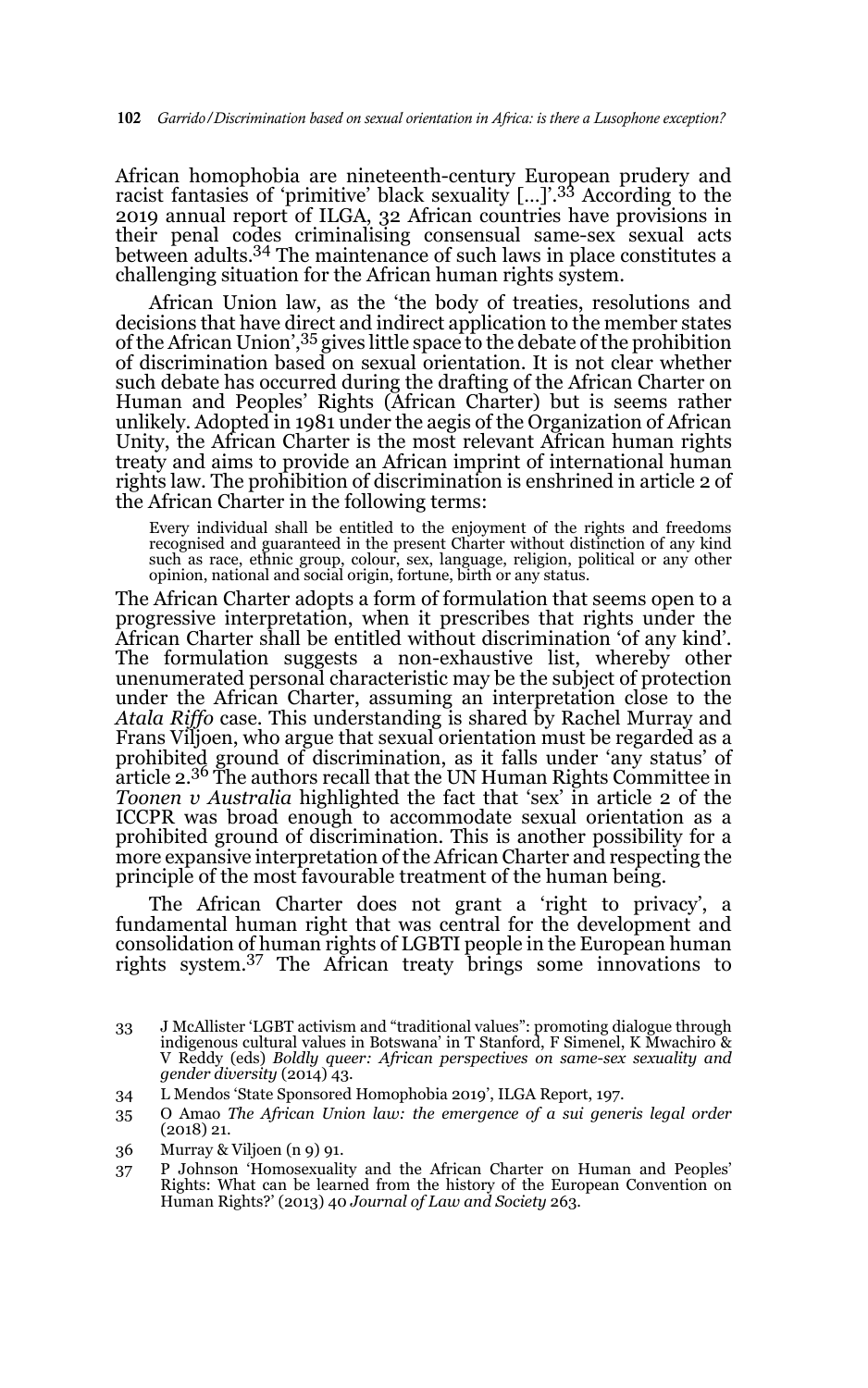international law, in particular the rights of peoples' and individual duties. It is under the chapter on individual duties that another potential ground for non-discrimination, as set out in article 28 states, emerges:

Every individual shall have the duty to respect and consider his fellow beings without discrimination, and to maintain relations aimed to promoting, safeguarding and reinforcing mutual respect and tolerance.

Article 28 imposes a positive obligation on individuals to mutually respect and tolerate difference in order to promote good relations with other citizens. This perspective is in line with traditional African philosophies, like Ubuntu, or Umunthu, but this provision lacks legal enforcement.

The African Commission on Human and Peoples' Rights (African Commission) has made slow but steady progress towards the protection of sexual and gender minorities on the continent. Mandated

to promote, protect and interpret the human and peoples' rights enshrined in the African Charter,38 the Commission has taken some steps towards the protection of sexual and gender minorities in Africa. Despite that, as we will see, its work on this sensitive issue had come at a very high price to this human rights body.

In 2011 the African Commission adopted the Guidelines and Principles on Economic, Cultural and Social Rights under the African Charter in Human and Peoples' Rights. These Guidelines aim to clarify the scope of protection and obligations of states under their international commitments for socio-economic rights. These Guidelines in their introduction give an understanding that prohibited grounds of discrimination

(…) include but are not limited to race, ethnic groups, colour, sex, gender, sexual orientation, language, religion, political or any other opinion, national and social origin, economic status, birth, disability or other status.

The understanding of the Commission is that sexual orientation is *de facto* a prohibited ground of discrimination under the African Charter. As we pointed out before, there is no reference to gender identity, although 'gender' itself is a prohibited ground. Taking in consideration that civil and political, and socio-economic rights in the African Charter have the same legal protection, it is possible to affirm with certainty that sexual orientation is a prohibited ground of discrimination in respect of all human rights enshrined in the African Charter. The Commission goes even further in the Guidelines, by recognising LGBTI people as vulnerable and disadvantaged groups under the African Charter:

Vulnerable and disadvantaged groups are people who have faced and/or continue to face significant impediments to their enjoyment of economic, social and cultural rights. Vulnerable and disadvantaged groups include but are not limited to (...) lesbian, gay, bisexual, transgendered and intersex people (…).

This was the most relevant recognition by the African human rights system of sexual orientation as a prohibited ground of discrimination, as well as the existence of a less favourable treatment to LGBTI people.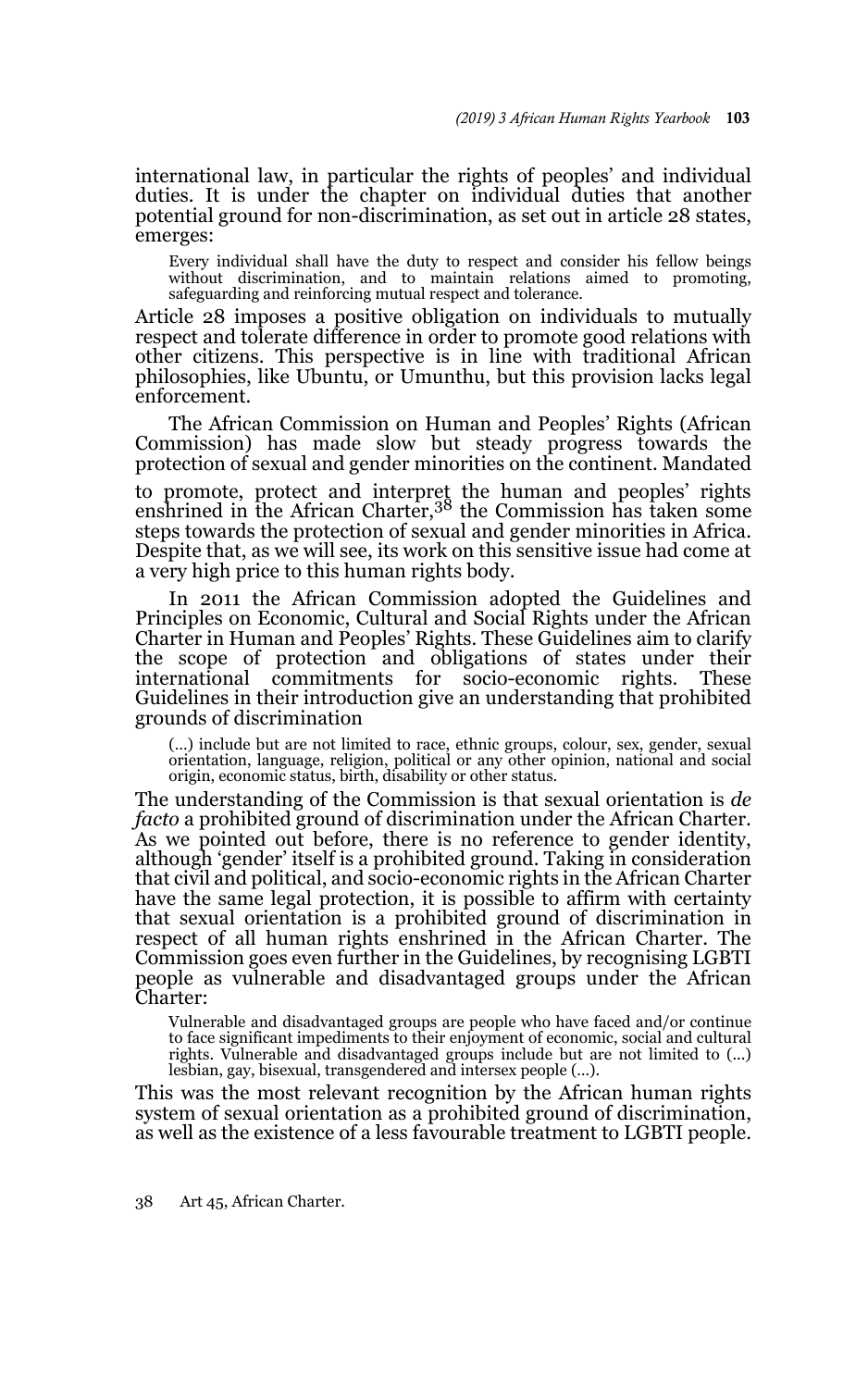In 2014 the Commission adopted Resolution 275, the only resolution so far entirely devoted to the protection of sexual and gender minorities in Africa. Resolution 275 recalls the prohibition of discrimination enshrined in article 2 of the African Charter and shows concern for the human rights violations based on 'actual and imputed sexual orientation or gender identity'.39 In 2016, the Commission engaged in a joint dialogue with the Inter-American Commission on Human Rights in which the two bodies agreed to collaborate on the thematic issue of sexual orientation and gender identity.<sup>40</sup>

The Commission received its first complaint concerning sexual orientation discrimination (*William A Courson v Zimbabwe*) in 1994. In it, the complainant alleged that the criminalisation of sexual acts between consenting adults in private, which was in force in domestic legislation of Zimbabwe, constituted a violation of fundamental human rights enshrined in the African Charter. The complainant took as reference the Human Rights Committee case *Toonen v Australia* to point out that the criminalisation of same-sex activity was an unreasonable interference with the right to privacy. Unfortunately, the case was discontinued by the applicant and the Commission did not proceed with it.<sup>41</sup>

In 2002, in the communication *Zimbabwe Human Rights NGO Forum v Zimbabwe*, the Commission stated, in an *obiter dictum*, that the sexual orientation is a prohibited ground of discrimination under article 2 of the African Charter:

Together with equality before the law and equal protection of the law, the principle of non-discrimination provided under Article 2 of the Charter provides the foundation for the enjoyment of all human rights. (…) The aim of this principle is to ensure equality of treatment for individuals irrespective of nationality, sex, racial or ethnic origin, political opinion, religion or belief, disability, age or sexual orientation.42

Although the decision does not bind states, it formally recognises sexual orientation as a ground on which people may suffer discrimination and disadvantaged treatment from the law.

The African Commission in 2015 granted observer status to a South African based NGO named Coalition of African Lesbians (CAL). When it in June 2015 had the opportunity to consider the Commission's activity report containing this decision, the AU Executive Council requested the Commission to 'take into account fundamental African values, identity and good traditions and to withdraw the Observer Status granted to NGOs which may attempt to impose values contrary

<sup>39</sup> Resolution 275: Resolution on Protection against Violence and other Human Rights Violations against Persons on the basis of their real or imputed Sexual Orientation or gender identity.

<sup>40 &#</sup>x27;Ending violence and other human rights violations based on sexual orientation and gender identity. A joint dialogue of the African Commission on Human and Peoples' Rights, Inter-American Commission on Human Rights and the United Nations' (2016) 23.

<sup>41</sup> Communication 136/94, *William A. Courson v Zimbabwe*.

<sup>42</sup> Communication 245/02, *Zimbabwe Human Rights NGO Forum v Zimbabwe*.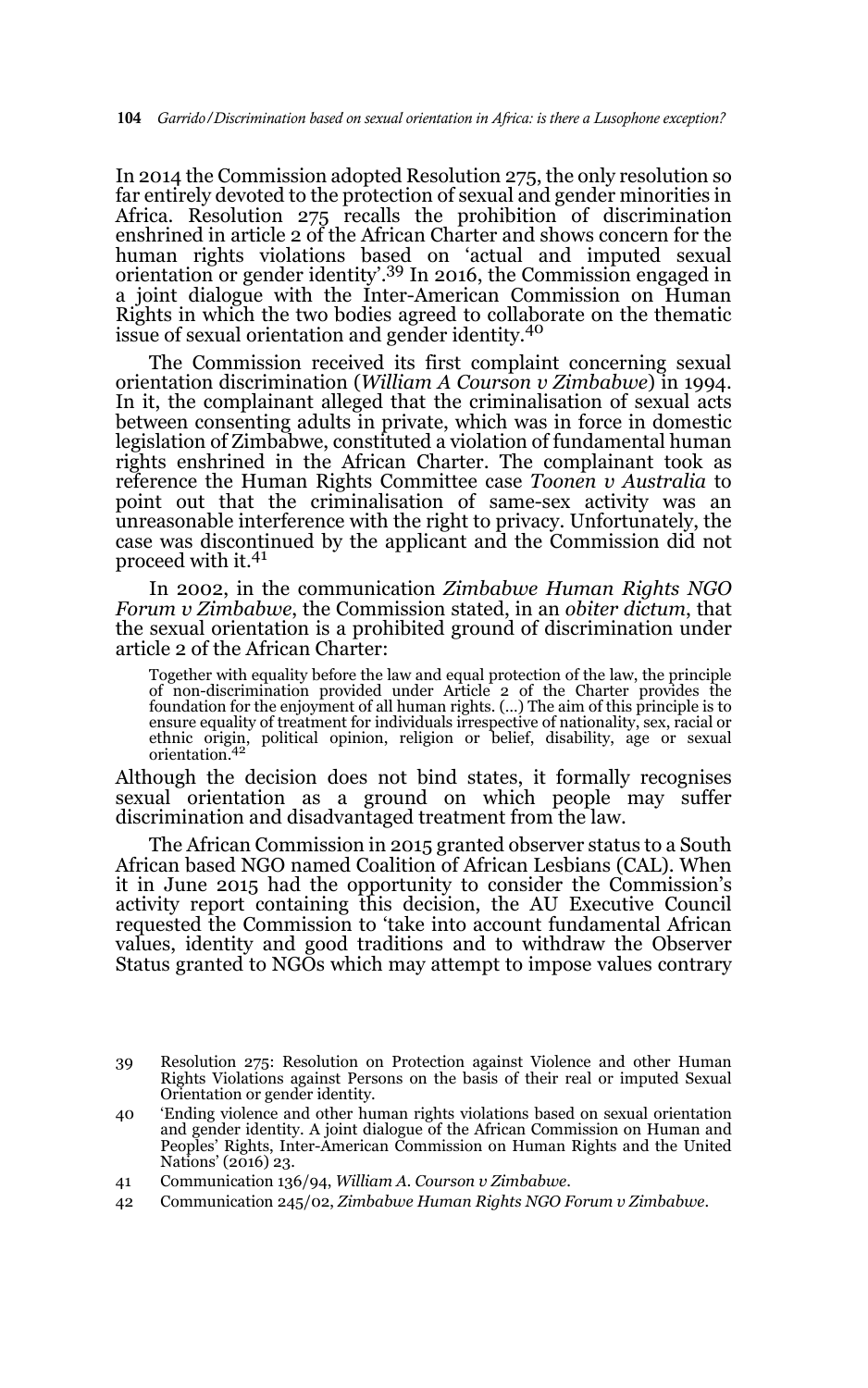to African values'.43 A request to the African Court on Human and Peoples' Rights to deliver an advisory opinion on the meaning of the term 'considered' in article 59(3) of the African Charter should be interpreted,<sup>44</sup> stalled the process. However, after the Court had dismissed the case for lack of standing, the Executive Council reiterated its demand, and eventually the Commission complied.45 This sequence of events, and the Commission's reversal of its decision to grant observer status to CAL, has caused grave concerns to be raised about the ability of the Commission to continue performing its mandate as autonomous and independent human rights body.

# **4 SEXUAL ORIENTATION LAW IN DOMESTIC LAW OF AFRICAN PORTUGUESE SPEAKING COUNTRIES**

The African Portuguese Speaking Countries (PALOP)<sup>46</sup> – Angola, Cape Verde, Guinea-Bissau, Mozambique and São Tomé and Principe – have a distinguished legal approach concerning sexual orientation. Having all been under Portuguese colonial rule for more than four centuries, these countries share a common colonial past. The first criminalisation of homosexuality in Portugal was introduced in the Criminal Code of 1852, in the form of 'indecent assault' (article 931). António Cascais states that the law was not designed for targeting homosexuals, but that it was used to prosecute them in the public sphere, as the archives of the Judiciary Police, in Lisbon, reveal.<sup>47</sup>

The subsequent Portuguese Penal Code of 16 September 1886 (PPC), which was adopted without any substantive adjustment in the five countries, introduced an 'sodomy' offence for those engaging in 'vices against nature'.48 Article 70 of the PPC, as reformed in 1954,

- 43 Ex.CL/887(XXVII) *Decision on the thirty-eighth activity report of the African commission on human and peoples' rights* (2015) para 7.
- 44 *Request for an Advisory Opinion by the Centre for Human Rights of the University of Pretoria and the Coalition of African Lesbians* (Advisory Opinion  $2/2015$ ).
- 45 Ex.CL/1015(XXXIII) *Decision on the report on the joint retreat of the permanent representatives' committee and the African commission on human and peoples' rights* (2018).
- 46 The PALOP is a Portuguese acronym to designate the African Portuguesespeaking countries and does not constitute any formal organisation. See generally F Arenas *Lusophone Africa: beyond independence* (2011) and P Chabal 'The postcolonial state in Portuguese-speaking Africa' (1992) *Portuguese studies* 189-202. The PALOP are part of the Community of Portuguese-speaking countries – CPLP – and organisation created in 1998, which include also Brazil, Portugal, Timor-Leste and more recently, Equatorial-Guinea. Although CPLP is not a human rights organisation, the respect for international human rights standards is a prerequisite for it membership. About CPLP, see E Sanches *The community of Portuguese language speaking countries: the role of the language in a globalizing world* (2014).
- 47 A Cascais 'A homossexualidade nas malhas da lei no Portugal dos séculos XIX e XX' (2016) 26 *International Journal of Iberian Studies* 96.
- 48 Art 71(4), Portuguese Penal Code 1886, amended in 1954.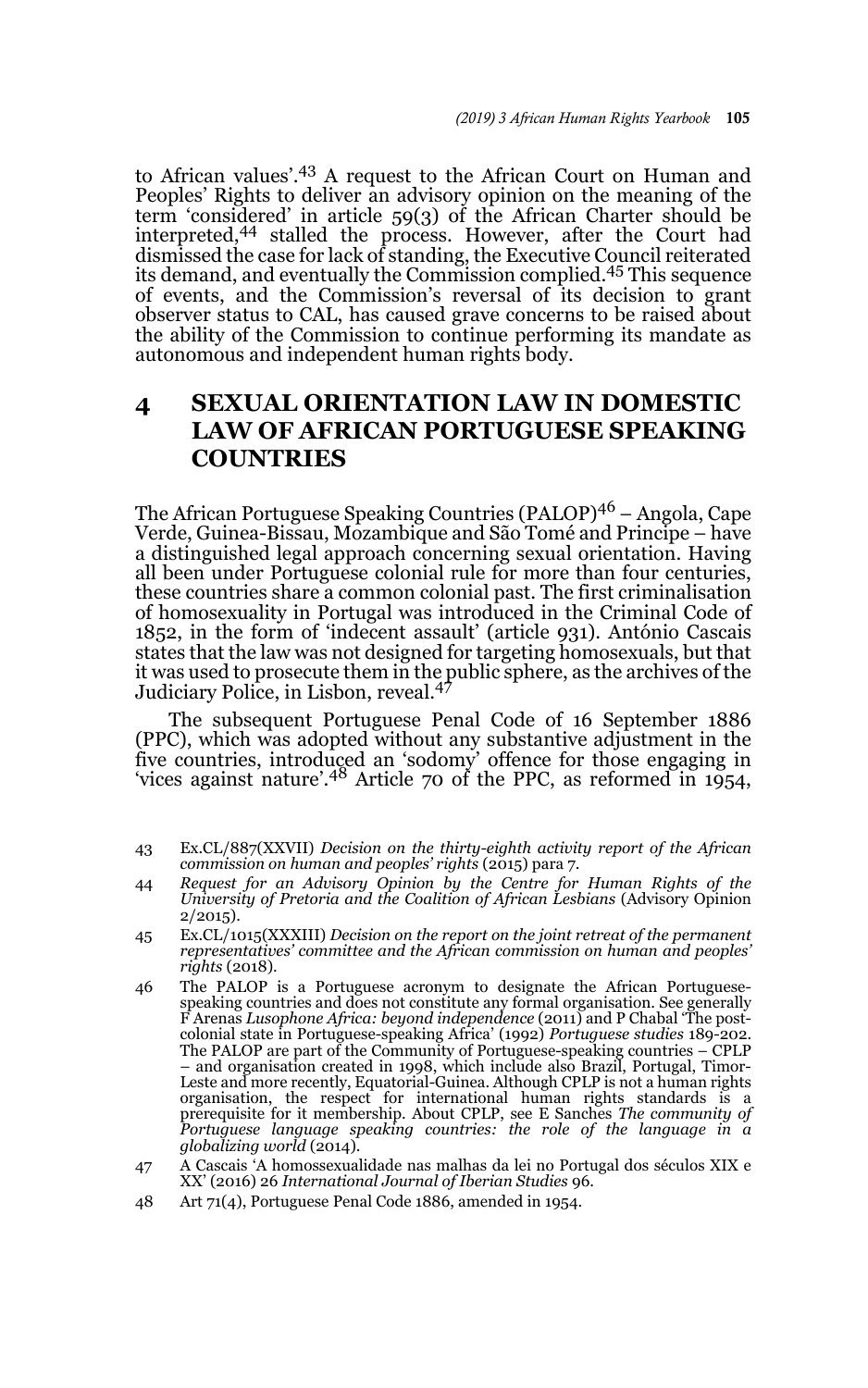defined a set of measures – compulsory internment in an asylum, forced agricultural labour, limited freedom, or even ban on the exercise of professions – for a vast group of people who represented a threat to the society, namely 'vagrants', 'mendicants', 'prostitutes', 'ruffians', and homosexuals. In respect of homosexuality, the PPC adopted restrictive wording in respect of those who usually engage in vices against nature. Before the reform of 1954, a Law Decree no. 35:042 (October 1945), inserted in article 256 (vagrants) the duty of the criminal police to scrutinise homosexuals.49 This surveillance was of a proactive nature, as the police was obliged to control suspicious places.<sup>50</sup>

Within the broader African landscape, the PALOP countries present a disruptive picture, as all of them no longer criminalise 'vices against nature'. These countries reformed domestic legislation that progressed from decriminalisation of consensual same-sex acts to protection or sexual orientation, in line not only with the recent recommendations of the African human rights system, but also with United Nations human rights commitments and standards. The PALOP countries achieved independences in  $1975$ ,  $51$  by virtue of the 1974 revolution in Portugal that ended the dictatorship and started the third wave of democratisation in the world.<sup>52</sup> Legal reform in the PALOP countries was a slow process. The PALOP countries inherited the Portuguese civil law legal system; they kept several inherited laws from the colonial period; and Portuguese law was preserved in transitional constitutional provisions. Despite several legal reforms taking place after independence, the legal systems of these countries have always been closely influenced by contemporary Portuguese law.<sup>53</sup>

In 1993 Guinea-Bissau became the first PALOP country to adopt a new, autochthonous penal code, followed by Cape Verde (2004), São Tomé and Principe (2012), Mozambique (2015), and more recently, by Angola (2019). The dialogue with international human rights forums was decisive for the legal reforms that took place in the PALOP countries in recent years, with the Universal Period Review (UPR) of the Human Rights Council exerting an important but unequal influence. Regarding the African human rights system, Lusophone African states have in general had poor engagement with the regional mechanisms of supervision.<sup>54</sup> The possible influence of the developments in the African system only benefitted legal reform in Angola, as will appear from the discussion below, where an alphabetically ordered analysis of these countries is provided.

<sup>49</sup> V Faveiro *Código penal português anotado* (1952) 438.

<sup>50</sup> A Cascais (n 47) 107.

<sup>51</sup> P Oliveira 'Decolonization in Portuguese Africa' in *Oxford Research Encyclopedia of African History* (2017).

<sup>52</sup> About the third wave of democratisation, see generally S Huntington *Third wave. Democratization in the late twentieth century* (1993), and S Haggard & R Kaufman 'Democratization during the third wave' (2016) 19 *Annual Review of Political Science* 125-144.

<sup>53</sup> D Vicente 'O lugar dos sistemas jurídicos lusófonos entre as famílias jurídicas' (2009) 36 *Revista brasileira de direito comparado* 87.

<sup>54</sup> A Baldé 'O Sistema Africano de Direitos humanos e a experiência dos Países Africanos de Língua Oficial Portuguesa' (2017) 200.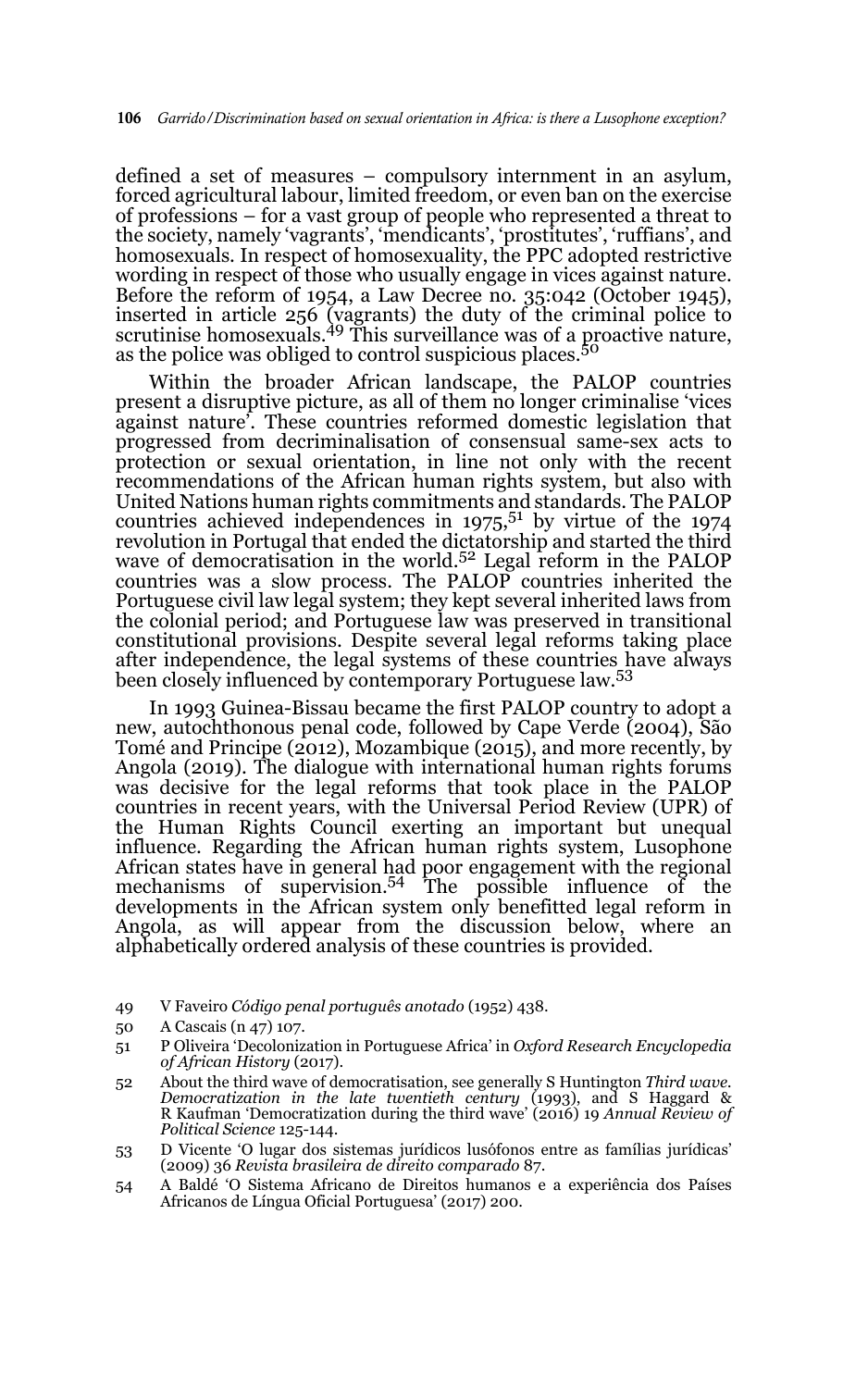#### **4.1 Angola**

In so far as human rights matters are concerned, Angola is a country of contrasts. After gaining independence from Portugal in 1975, the country was until 2002 devastated by a civil war and political instability.<sup>55</sup> Despite an authoritarian regime being installed, the country ratified several international human rights treaties.56 In 2019, Freedom House qualified Angola as 'not free' regarding civil liberties and political rights.57 The United Nations Development Programme places the country in position 147 out of 189 in the 2018 Human<br>Development Index (HDI).<sup>58</sup> The country has an estimated population of around 30 million inhabitants.<sup>59</sup>

The Angolan Constitution, as reformed in 2010, grant generously protect the fundamental rights of citizens, and prohibits discriminatory<br>treatment and practices.<sup>60</sup> This general principle was transposed onto the country's Penal Code, when the legislature rejected criminalisation of consensual same-sex activity in favour of protection of sexual orientation. The Angolan legislature repealed the Penal Code inherited from Portuguese colonisers that was obsolete and inadequate to the present demands of the Angolan society. On 23 January 2019, the<br>Parliament of Angola approved a new Penal Code,<sup>61</sup> as the culmination of a process that started in 2004 when it installed a Commission for the Reform of Justice and Law, created under the Presidential Order N. 124/12, 27 November 2004, with the mandate to draft a new Penal Code. The text of the Penal Code approved in 2019 is surprisingly progressive regarding protection based on sexual orientation. In the new Angolan Penal Code (APP), sexual orientation is recognised as an aggravating circumstance in respect of several types of crimes, namely: article 71 (determination of penalty measure); article 172 (threat); article 214 (discrimination);<sup>62</sup> article 215 (insult); article 216 (defamation); article 225 (aggravation), related to crimes against the respect due the deceased;63 article 382 (incitement to

55 See P Jerónimo *Report on citizenship law: Angola* (2019) 4.

- 56 Eg CCPR and CESCR in 1992, and the African Charter on Human and Peoples' Rights in 1990.
- 57 See https://freedomhouse.org/report/freedom-world/2019/angola (accessed 30 July 2019).
- 58 See http://hdr.undp.org/en/countries/profiles/AGO (accessed 30 July 2019).
- 59 See https://data.worldbank.org/country/angola (accessed 28 July 2019).
- 60 P Jerónimo 'Os direitos humanos em Angola' in P Jerónimo (ed) *Os Direitos Humanos no Mundo Lusófono. O Estado da Arte* (2015) 18 - 19.
- 61 R Garrido 'Recent SOGI developments in Angola and an overview on other African Lusophone countries' in Mendos (n 34) 97.
- 62 The article 214 introduces a legal protection against discrimination in the access to a job or protection of the employee from being discriminated based on his/her sexual orientation, article  $214(1)$  and (2).
- 63 Article 223 (attempt on the integrity of mortal remains) and article 224 (profanation of funeral location).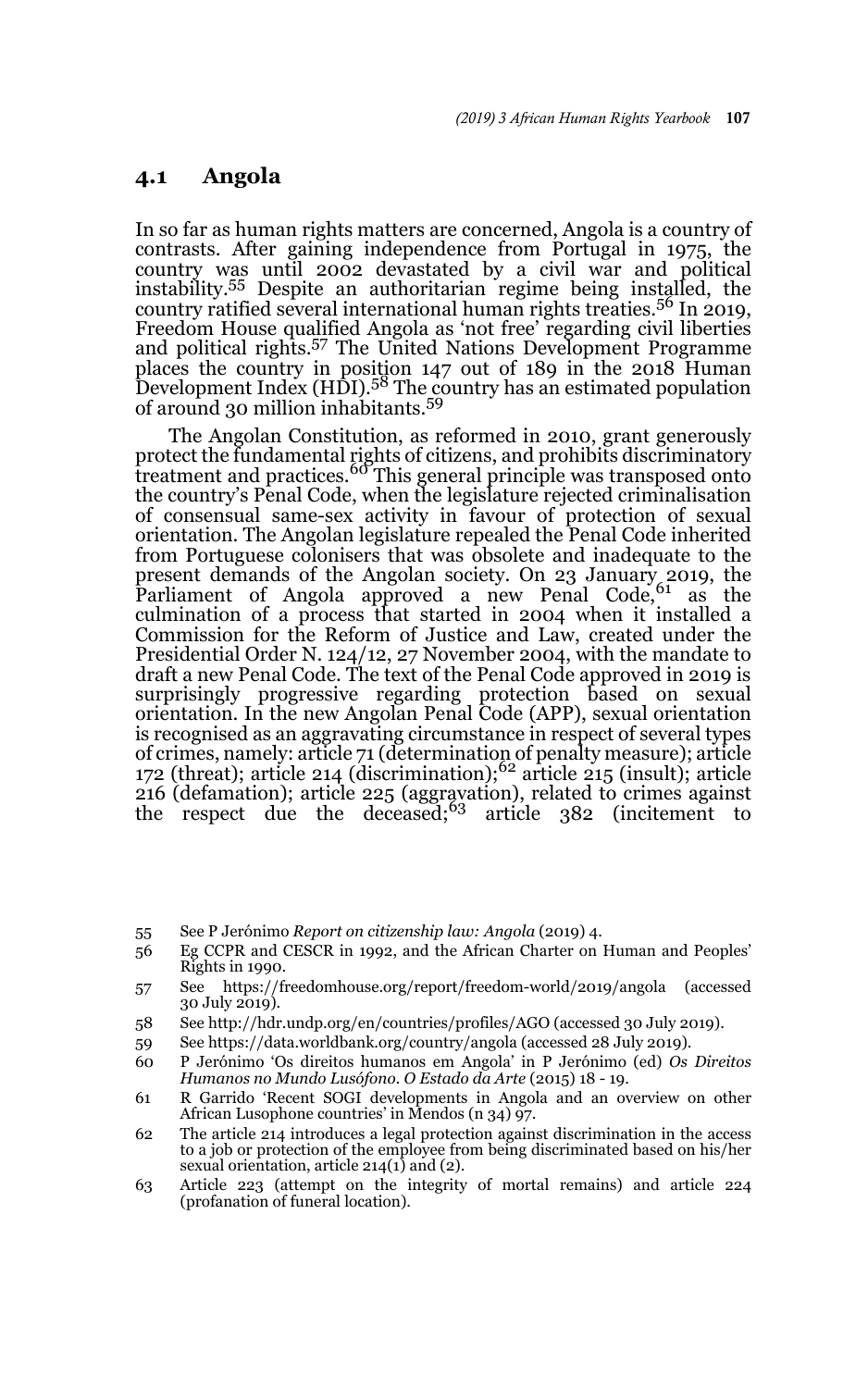discrimination);<sup>64</sup> and article 284 (crimes against humanity).

Article 71 of the APP, which relates to the factors that determine the penalty, states as follows (emphasis added):

- Without prejudice to the provisions of paragraph 3 of the preceding article, the only aggravating circumstances are that the perpetrator has committed the crime:
- (…)
- c) on grounds of race, color, ethnicity, place of birth, sex, sexual orientation, physical or mental illness or disability, belief or religion, political or ideological beliefs, social condition or origin or any other form

Under article  $71(1)(c)$  of the APP, sexual orientation has the same legal force as other factors, the majority of which have already been consecrated in the Angolan 2010 Constitution and in international human rights treaties. One can thus conclude that the Angolan legislature had in mind a broadening of existing protection against discrimination, not only because it included new factors that had not been the subject of legal codification prior to the APP, but also because the clause 'any other forms of discrimination' denotes a progressively expanding view on the part of the legislature.

Chapter III of the APP is dedicated to crimes against the freedoms of people, article 172 – the crime of threat – defines a penalty of imprisonment of up to one year for those who make a threat against the 'physical integrity, freedom and sexual auto determination' of another person. Article  $127(3)$  states that if such threat was based on – among other factors – sexual orientation, the penalty is aggravated. Under article 127(4), the same principle applies if the threat targets a group of persons. The report of the preliminary draft of the Penal Code states that the criminal proceeding depends on the complaint of the<br>offender.<sup>65</sup>

The crime of discrimination is mostly related to the protection of the rights of workers and access to good or services. Article 214 of the APP states:

1. A penalty of up to 2 years imprisonment or a fine of up to 240 days may be imposed on those who, because of race, colour, ethnicity, place of birth, sex, sexual orientation, illness or physical or mental disability, or impediment, belief or religion, political or ideological beliefs, condition or social origin or any other forms of discrimination:

- a) refuse a contract or employment;
- b) refuse or condition the supply of goods or services;
- c) prevent or condition the exercise of another person's economic activity;
- d) punish or fire a worker.

The same penalty is applied to discrimination targeting a collective person, such as associations. According with the report of the preliminary draft of the Penal Code, the crime of discrimination has been inspired by article 161 in the Cape Verde Penal Code (2004). The

65 Angola 'Report preliminary draft Angolan Penal Code' 50.

<sup>64</sup> The incitement to hate, acts of violence, or the foundation of organisation that incite discrimination against a person or a group or persons based, among other, on sexual orientation ( $\tilde{a}$ rt 382(1), (2) and (4), respectively).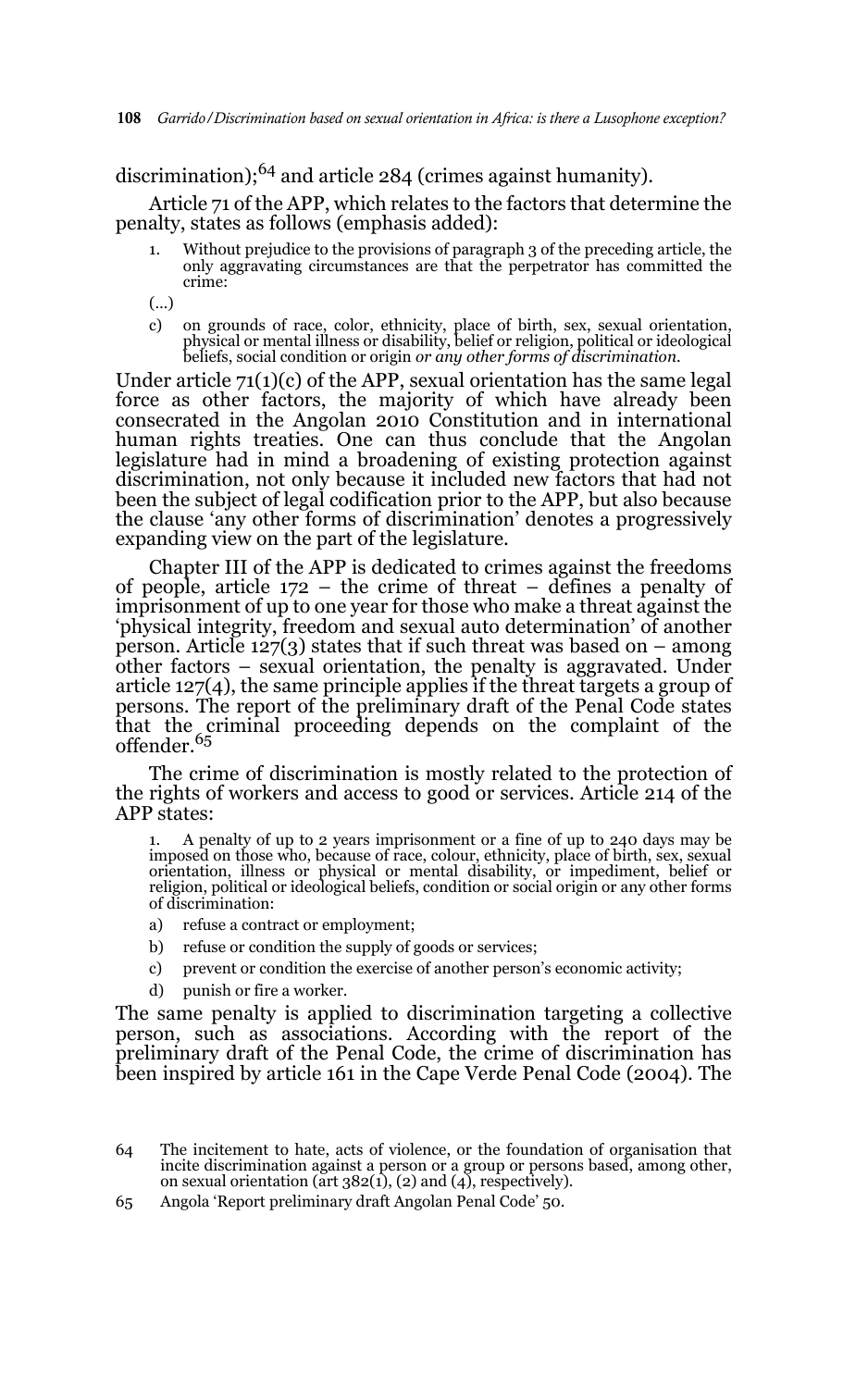report states that the crime of discrimination 'has as its paradigm article 161 of the Cape Verde Penal Code, but it was understood to include in the Preliminary draft "sexual orientation" as a factor of discrimination. Factor that is not invented. Exists and is producer of<br>unjust damage'.<sup>66</sup>

Article 215 (insult) of the APP foresees a penalty of up to six months imprisonment or a fine to those who 'by any means of expression or communication, and with the intent to offend another person, offend in your honour, good name or consideration'. If the insult is based on the sexual orientation of the person, the penalty doubles, both in respect of imprisonment and fine. A similar approach is adopted in article 216 (defamation).

In the section dedicated to the crimes against the respect due to the dead, article 225 aggravates the penalty in articles 223 (attack on the integrity of remains) and article 224 (desecration of funeral place), in the following terms:

If the perpetrator commits the crimes set forth in the preceding articles [223 and 224] on the grounds of the belonging or non-belonging, true or alleged, of the deceased person to (…) sexual orientation, (…) the penalty is aggravated by one third in its minimum and maximum limits.

Incitement to discrimination is also an aggravated offence if based on the sexual orientation of the person or group. Article 382(1) provides that those who

in a meeting, public place or by any means of publicizing or communicating with the public, incites hatred against a person or group of people because of its (…) sexual orientation, (…) for the purpose of discriminating against them, is punished with imprisonment from 6 months to 6 years.

Article 382(2) foresees the same punishment for those who incite violence against a person or group of people based on sexual orientation. Article 382(4) states that those who create an organisation, of takes part in an organisation, for the purpose of inciting discrimination, hate or violence against a person or group based, among other factors, on the sexual orientation of the person or persons, is subject to a penalty of imprisonment from 2 to 8 years.

Finally, article 384 – crimes against humanity – takes in consideration the seriousness of the crime. It states:

A penalty of imprisonment of 3 to 20 years may be imposed if a more serious penalty is not imposed by virtue of another legal provision, on a person who, in the context of a widespread or systematic attack on a determined population or in the context of an armed, international or internal conflict, or during the military occupation of a state, territory or part of territory, commi against protected persons:

…

g) persecution on the grounds of political, ideological, racial, ethnic, social, cultural or nationality, gender, religion, disease or physical or mental disability or sexual orientation.

In other words, the APP understands sexual orientation as a reason for persecution, both as part of a systematic attack and in the context or armed conflict. In this unique recognition of the sensitivity of the issue,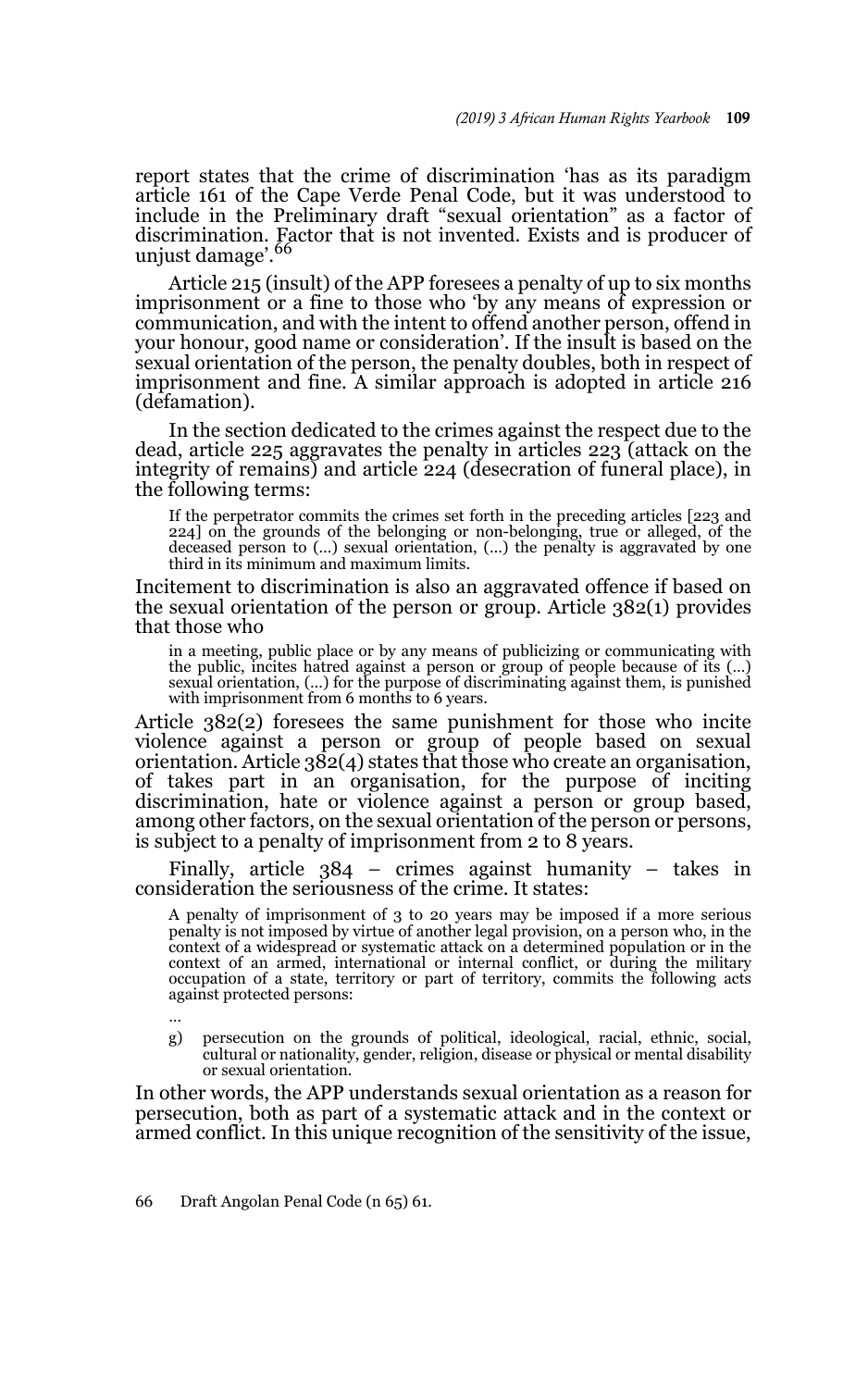the APP goes far beyond of the protection granted by the Rome Statute of the International Criminal Court (1998), which Angola has signed, but not ratified.

The APP is, therefore, ground-breaking regarding the protection of the inequalities and vulnerabilities resulting from the sexual orientation of Angolan citizens. This position of the Angolan legislature is in line with the state's international commitments to the United Nations and the African Union.

The UPR is a mechanism of dialogue between states within the ambit of the United Nations Human Rights Council regarding their human rights commitments, and it is a forum in which some states seems to have an openness to deal with controversial issues. As Cowell and Milon state, '[b]y promoting a dialogic approach, the UPR process offers an alternative to what could potentially be a confrontational and antagonistic process of attempting to enforce politically controversial<br>human rights norms'.<sup>67</sup> In the first UPR cycle, the national report of Angola (2010) had no provisions about the protection on the basis of sexual orientation. As part of this review, Belgium asked that Angola<br>repeal the 'sodomy' law and enshrine respect for non-discrimination.<sup>68</sup> France recommended that Angola should 'ensure that articles 70 and 71 of the Penal Code are not construed and applied so as to criminalise homosexuality'.<sup>69</sup> Those recommendations were made when the 'sodomy' law was still in force. In 2014, during the second UPR cycle, the approach of Angola was different. Its national state report stated that the Angolan Constitution (in article 23(2)) protects the right to privacy of individuals, and affirmed that no legal discrimination based on sexual orientation exists in the country, in the following terms: 'Intimacy between adults is a matter of individual freedom and Government *is not are unaware* of any cases of legal prohibition or discrimination on the basis of sexual orientation'.70 On that occasion, only the Netherlands asked Angola for the measures adopted to end violence based on sexual orientation and gender identity. The Angolan experience highlights that the UPR can be an important tool for the decriminalisation of consensual same-sex  $\arccos{z}^{71}$  even if the recommendations made during the review are of a non-binding nature.72

<sup>67</sup> F Cowell & A Milon 'Decriminalisation of sexual orientation through the Universal Periodic Review' (2012) 12 *Human Rights Law Review* 346.

<sup>68</sup> See https://lib.ohchr.org/HRBodies/UPR/Documents/Session7/AO/ADVANCE QUESTIONSANGOLA\_ADD.2.pdf (accessed 30 July 2019).

<sup>69</sup> A/HRC/14/11, 18.

<sup>70</sup> A/HRC/WG.6/20/AGO/1, para 143 (emphasis added); while the English version is ambiguous, and clearly incorrect, the French ('n'a connaissance d'aucune' and Spanish versions ('no tiene conociemento') convey the government's intent clearly, namely, that it was not aware of any legal prohibition based on sexual orientation.

<sup>71</sup> Cowell & Milon (n 67).

<sup>72</sup> For a general discussion on the effectiveness of the UPR in domestic legal reforms, see the works of F Cowell 'Understanding the legal status of universal periodic review recommendations' (2018) 7 *Cambridge International Law Journal*; D Etone 'Theoretical challenges to understanding the potential impact of the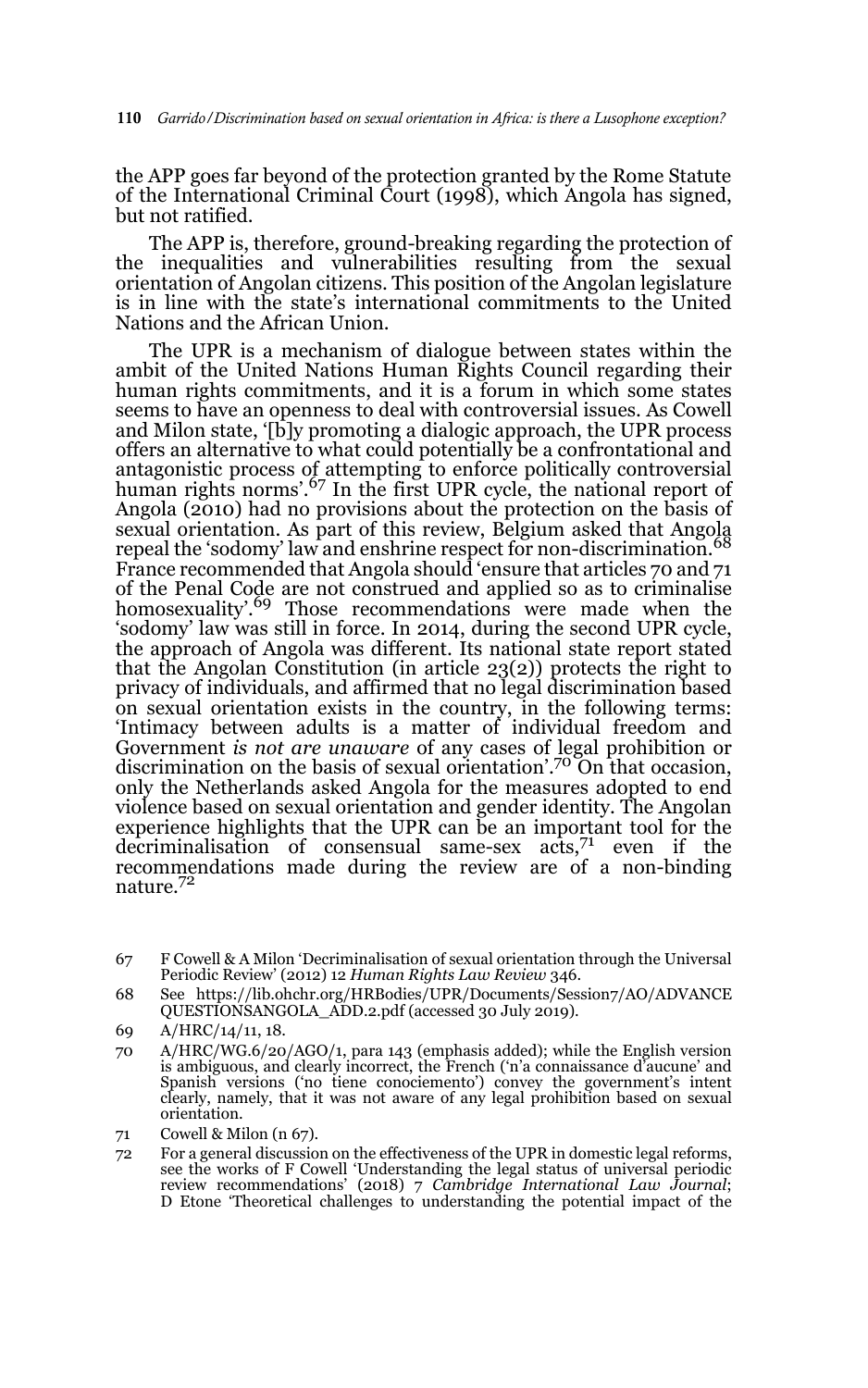The year 2014 seems to have been a turning point in Angola's position towards sexual orientation. In May 2014, the African Commission adopted, in Luanda, Resolution 275 concerning violence and other human rights violations based on real and imputed sexual orientation and gender identity. The approach of Angola towards the African human rights system also changed. Under the African Charter, states are obliged to submit a national report about the implementation of human and peoples' rights under the African Charter. The sixth Angola's report, covering the period of 2011 to 2016, for the first time gave some attention to the issue of human rights and sexual orientation in the country. The national report states that '[t]here are no codes in Angola, which punish the consensual same-sex relations between adults. There is no record of conviction of people for being LGBTI. The draft Law that approves the Criminal Code contains rules dealing with discrimination on the ground of sexual orientation'.<sup>73</sup> Although the report places such analysis under article 3 of the Protocol on the Rights of Women in Africa, which denotes some misunderstanding of the issue of sexual orientation – as the due place for its analysis is under article 2 (non-discrimination) of the African Charter  $-$  it is important, in any case, to highlight the initiative of Angola to affirm the nondiscrimination of sexual orientation in its national legal framework. In June 2018 the Angola association, Iris, the only Angola NGO working on human rights of LGBTI people in the country, was legally registered by the government.<sup>74</sup> This is an important step taken by Angolan authorities, taking into consideration that several African countries refuse the register of organisations of this nature, and in some cases litigation is the only option for such NGOs.<sup>75</sup>

#### **4.2 Cape Verde**

Cape Verde is a small archipelago located in West Africa. The country is often held up as an example of democracy and rule of law on the continent. For example, Freedom House ranks the country quite highly as far as political rights and civil liberties are concerned.76 In 2018, the HDI placed the country at 125 out of 189 countries – the highest of all African states.77 The country has a good index of social tolerance and acceptance towards homosexuality, as evidenced by an Afrobarometer

73 Angola 'Sixth and seventh report on the implementation of the African Charter on Human and Peoples' Rights and Initial Report on the Protocol on the Rights of Women in Africa' (2017) 47.

77 See http://hdr.undp.org/en/countries/profiles/CPV (accessed 28 July 2019).

universal periodic review mechanism: revisiting theoretical approaches to state human rights compliance' (2019) 18 *Journal of Human Rights*; N Scensson 'The Universal Reriodic Review: a study on the effectiveness of the United Nations human rights council's monitoring mechanism' (2015) 8 *Vienna Journal on International Constitutional Law*.

<sup>74</sup> See https://www.mambaonline.com/2018/06/21/angola-registers-its-first-lgbtaffirming-civil-rights-group/ (accessed 11 October 2019).

<sup>75</sup> As in Kenya and Botswana.

<sup>76</sup> See https://freedomhouse.org/report/freedom-world/2018/cape-verde (accessed 26 July 2019).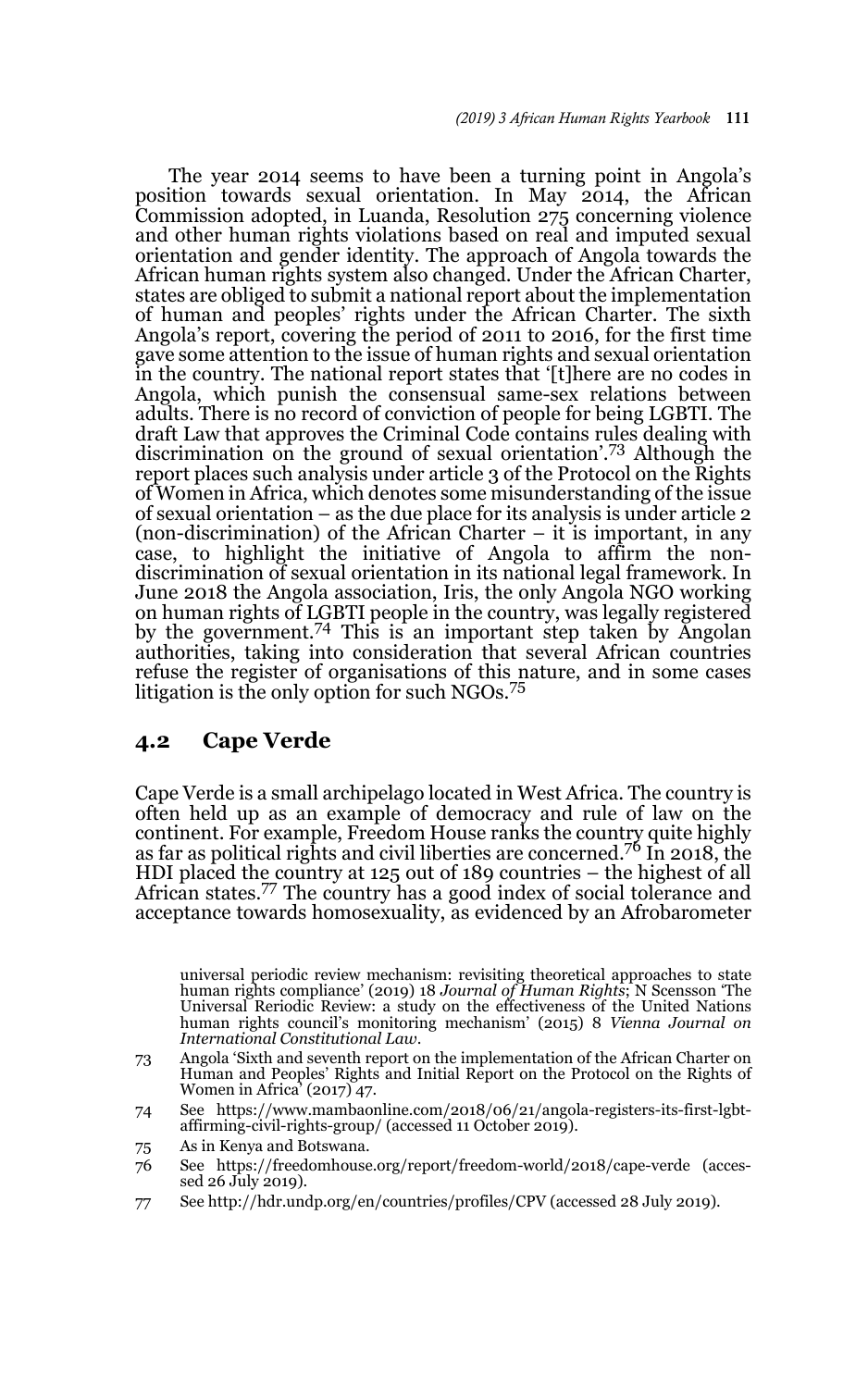survey which identified the country as the most tolerant African country in this respect.<sup>78</sup>

Regarding the legal framework and sexual orientation, the country adopted a new Penal Code in 2004 and repealed the criminalisation of the offence of 'vices against nature'. It was the second PALOP country to do so, after Guinea-Bissau (1993). Meanwhile, no mention was made of the necessity of protecting sexual orientation in the Penal Code of 2004. The draft code was made by Jorge Carlos Fonseca,<sup>79</sup> a prominent Cape Verdean jurist who graduated from the Law Faculty of the University of Lisbon (Portugal), and who later became the President of Cape Verde.

In 2015 another reform of the Penal Code (in the form of Law-Decree 04/2015) introduced significative amendments to the law. In the Preamble of Law-Decree 04/2015, the Cape Verdean legislature expanded the definition of aggravated homicide to include circumstances related to sexual orientation and gender identity, in the<br>following terms:<sup>80</sup>

The penalty will be imprisonment of 15 to 30 years, when the circumstances of the case reveal a marked degree of illegality of the fact or guilty of the agent, and the murder is committed:

(…)

e) For racial, religious or political hatred or *due to sexual orientation and gender identity* of the victim.

The Cape Verdean legislature demonstrates concern for the vulnerability of people based on their sexual orientation and gender identity. It is the only PALOP country that grants some protection to gender identity, specifically. The amendments introduced by Cape Verde are in line with the international human rights commitments of the country, as it has ratified the ICCPR and ICESCR in August 1993. Regionally, Cape Verde ratified the African Charter on Human and Peoples' Rights in June 1987. The engagement of Cape Verde with the African human rights system is very limited, as the state only submitted one national report to the African Commission since 1987.

Under the UPR, Cape Verde adopted a minimalist approach to sexual orientation. In the first (2008) and second (2013) cycles, the national report of Cape Verde was silent regarding sexual orientation. Only in 2018, in its third cycle, did the national report mention the need for the media to abstain from discrimination based on sexual orientation.<sup>81</sup> No questions were addressed to Cape Verde regarding the need to take political measures to prohibit discrimination based on sexual orientation. The state affirmed the efforts made to prevent discrimination based on sexual orientation and gender identity, 82 although such measures are not clearly stated in the document of the

<sup>78</sup> Afrobarometer 'Good neighbours? African express high levels of tolerance for many, but not for all' (2016) 12.

<sup>79</sup> J Fonseca *Elementos para o estudo do código penal de Cabo Verde* (2004).

<sup>80</sup> Art 123 (emphasis added).

<sup>81</sup> See A/HRC/WG.6/30/CPV/1 (2018) 8.

<sup>82</sup> See A/HRC/39/5/Add.1 (2018) 3.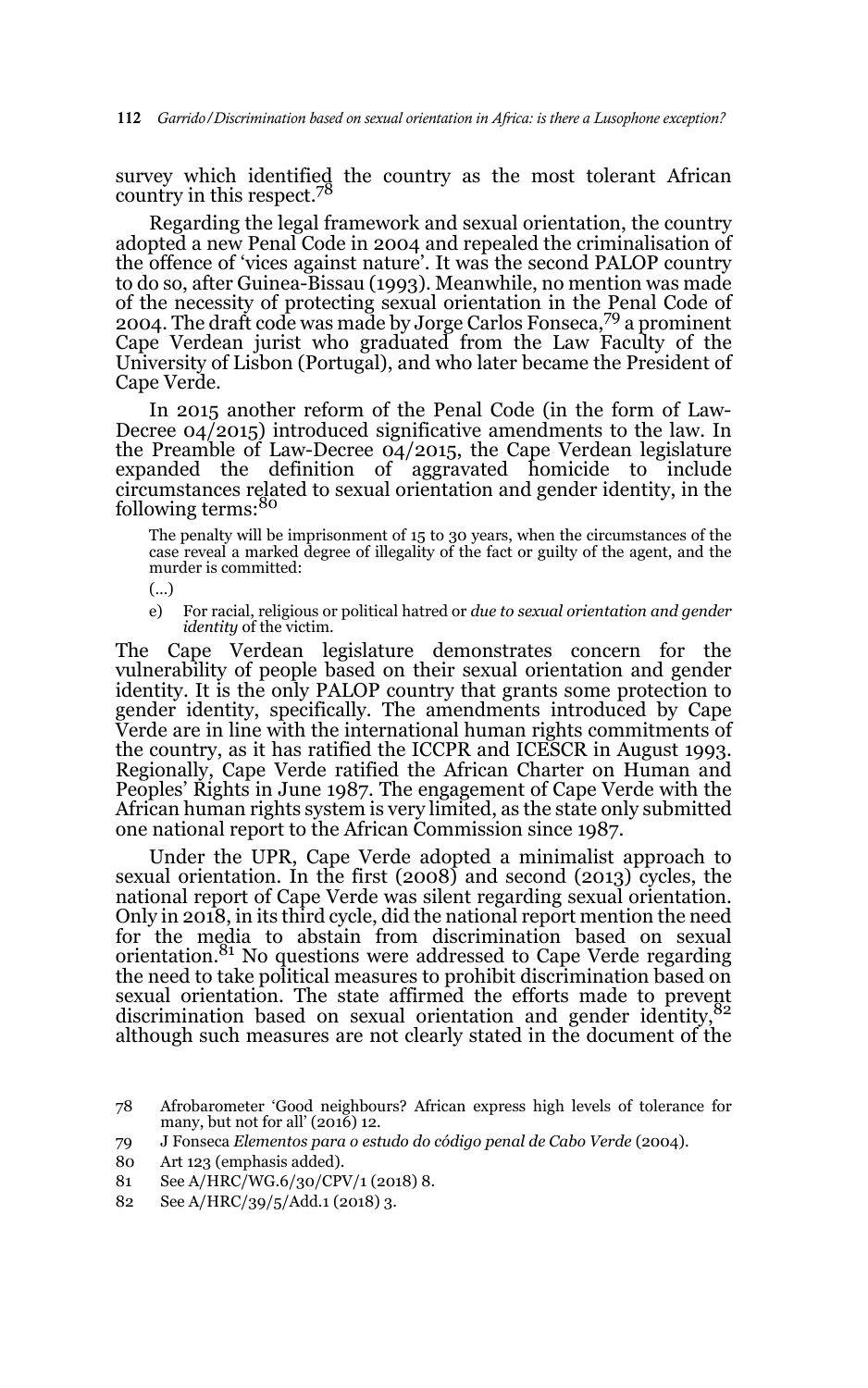national plan.83 Despite the importance of the UPR as a forum of dialogue in which Cape Verde is engaged, it seems not to have had a strong influence in the country's political choices regarding sexual orientation.

### **4.3 Guinea-Bissau**

Guinea-Bissau, located in West Africa, achieved independence in November 1974, after a ten year's liberation war against Portugal.<sup>84</sup> The country experienced several *coup d'états* since the 1980's. Despite this political instability, the country soon started a process of legal reforms to repeal all colonial legislation. In 1993, the country adopted new criminal legislation.

The Penal Code of Guinea-Bissau repealed the colonial sodomy law and no other criminalisation of consensual same-sex activity between adults was adopted. The country shifted, then, from criminalisation to decriminalisation. Although it is possible to affirm that some legal transplant<sup>85</sup> has occurred from the Portuguese Criminal Code of  $1982$ (adopted after the 1974 revolution) – for example, the wording of the crime of rape is identical in both Codes – the truth is that the Portuguese law criminalised, at the time, 'homosexual act with minors'86 and that was not adopted by the Guinean legislature. Despite that, in 2005 the country adopted legislation granting health care for people suffering from HIV with no discrimination based on any ground.<sup>87</sup>

In international human rights fora, Guinea-Bissau was questioned during the second cycle of the UPR (2015) about legislative developments regarding the equality and protection from discrimination based on sexual orientation.88 To these questions, Guinea-Bissau replied that the issue was not the subject of public debate and, therefore, it is not a priority for the government. Despite this argument, the state recognised discrimination based on sexual orientation and gender identity as 'a matter of concern for the country',<sup>89</sup> and reaffirmed that the Constitution guarantees the equality of all citizens and no legal criminalisation was in place.

- 85 There are other legal areas in which the dialogue between Portugal and former colonies, although the African states took its own path, in particular of a socialist inspiration. See F Simões 'Portuguese-speaking Africa and the lusophone legal system: all in the family?' (2017) 76 *African Studies* 91.
- 86 Article 207 of the Portuguese Penal Code (1982).
- 87 F Dramé *et al* 'Gay men and other men who have sex with men in West Africa: evidence from the field' (2013) 15 *Culture, Health & Sexuality* 11.
- 88 Questions made by Slovenia and Spain, although the Spanish delegation questioned about legislative measures for decriminalisation of 'homosexual relations'.
- 89 See A/HRC/29/12 para 12.

<sup>83</sup> See https://www.icieg.cv/images/phocadownload/PNIG-Final-completo.pdf (accessed 12 October 2019).

<sup>84</sup> C Kohl 'National integration in Guinea-Bissau since independence' (2010) 20 *Cadernos de Estudos Africanos* 87.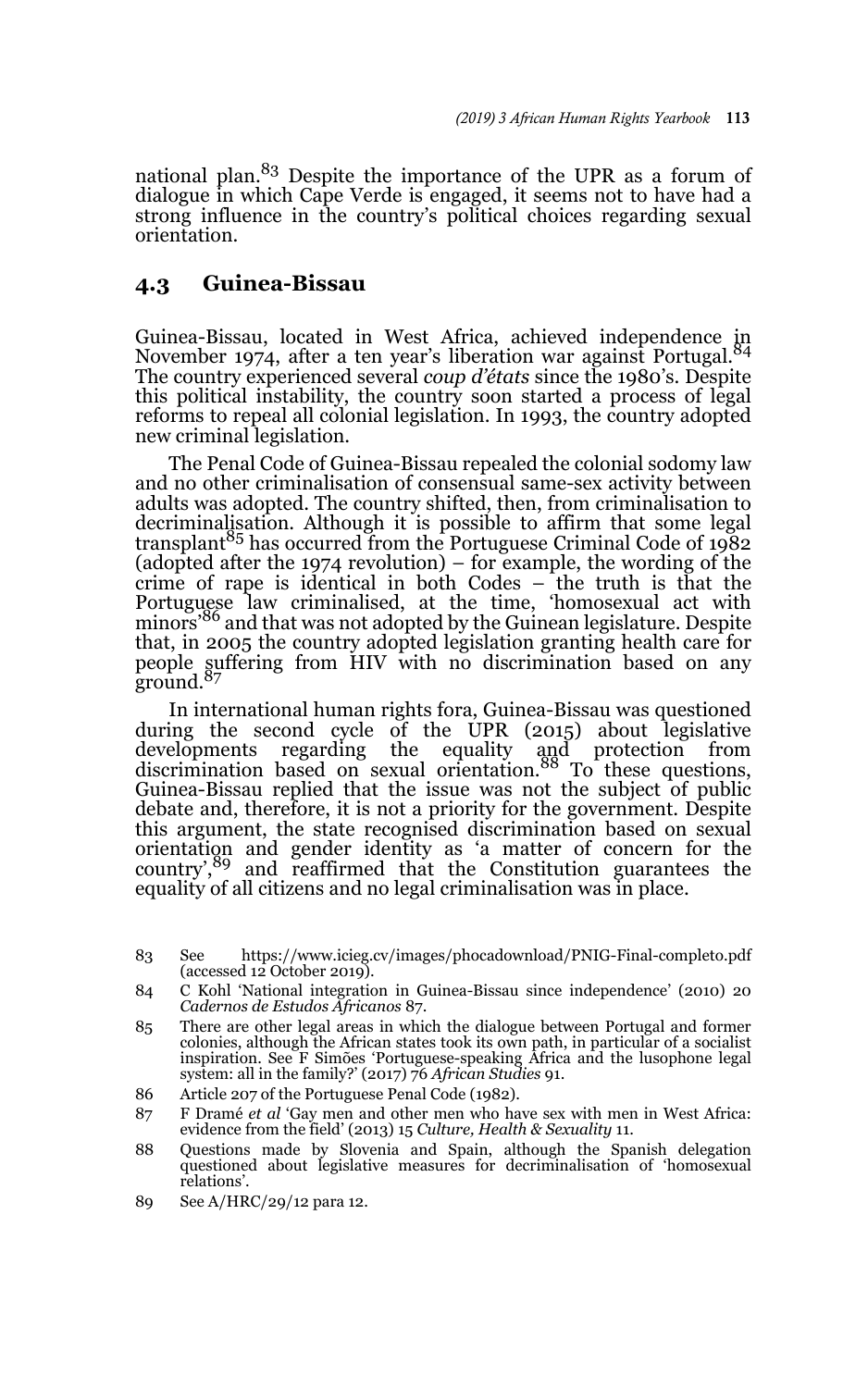114 *Garrido/Discrimination based on sexual orientation in Africa: is there a Lusophone exception?* 

## **4.4 Mozambique**

After the independence from Portugal, a devastating civil war engulfed Mozambique. That event dramatically shaped the legal and political<br>landscape in the country,<sup>90</sup> and the political and juridical choices of the state, regarding sexual orientation are of a complex nature. The country has a poor record in terms of development-related ranking as captured in the HDI, achieving position 180 out of 189 in 2018.91 Concerning freedoms, the country is ranked as 'partially free'.<sup>92</sup> The Afrobarometer survey found out that Mozambicans are mostly tolerant towards sexual diversity.<sup>93</sup>

As Emerson Lopes points out, one of the main particularities of the country is the 'lack of uniformity in the Mozambican legal system with respect to the rights of sexual minorities'.94 Despite this scenario, the Mozambican legislature in 2007 adopted progressive labour legislation in the form of granting the protection of the rights of workers in article 4(1) of Law 23/2007, as follows:

The interpretation and application of the rules of this law obey, among others, the principle of the right to stability in employment and the workplace, changing circumstances and non-compliance with discrimination on grounds of sexual orientation, race or HIV/AIDS.

The Labour Law was adopted while the colonial law criminalising 'vices against nature' was still in force. The repeal of the colonial Penal Law criminalising consensual same-sex activity was one of the recommendations made during the first cycle of the UPR, in 2011.95 In 2015, Mozambique adopted a new criminal code, and as part of this process the 'sodomy' law was repealed. However, the legislature missed the opportunity to go beyond mere decriminalisation, towards antidiscrimination. The new legislation failed to grant protection against discrimination based on sexual orientation, as the Mozambican legislature followed neither the path previously adopted in the Labour Law, nor the UPR recommendations received in 2011. To those, the Mozambican state added that 'its Constitution makes no reference to sexual orientation [and] the country is confronted with profoundly<br>entrenched cultural and religious habits'.<sup>96</sup> Culture is, therefore, mobilised to the arena of human rights to legitimise the lack of an affirmative action to the state on the sensitive issue of homosexuality. It is also added that 'homosexuality is not criminalised' in the country,

- 91 See http://hdr.undp.org/en/countries/profiles/MOZ (acessed 28 July 2019).
- 92 See https://freedomhouse.org/report/freedom-world/2018/mozambique (accessed 28 July 2019).
- 93 Afrobarometer (n 78) 12.
- 94 E Lopes 'The legal status of sexual minorities in Mozambique' in S Namwase & A Jjuuko (eds) *Protecting the human rights of sexual minorities in contemporary Africa* (2017) 185.
- 95 Made by France, Spain and the Netherlands.
- 96 'Report of the Working Group on the Universal Periodic Review: Mozambique' A/ HRC/17/16 (2011) 12.

<sup>90</sup> See P Jerónimo *Report on citizenship law: Mozambique* (2019).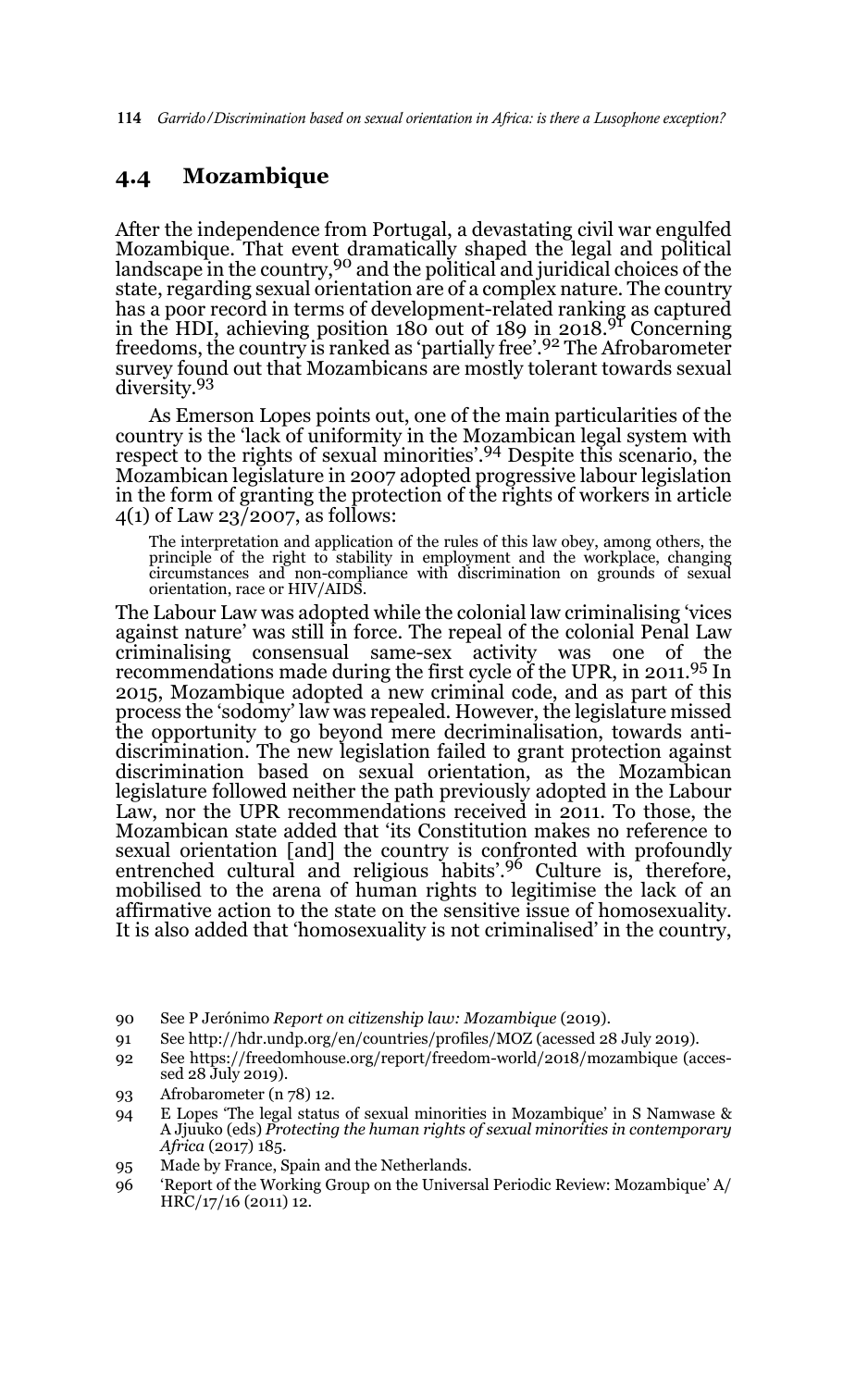pointing that the criminalisation of 'vices against nature' is not a law that discriminates based on sexual orientation.

The lost opportunity in the new penal code of 2015 was underlined by some states under the second cycle of the UPR (2016) that noted that Mozambique failed to protect people from discrimination based on the sexual orientation or gender identity.<sup>97</sup> Mozambique took note, but did not accept the recommendations calling for legal and political measures to protect LGBTI people. To those, Mozambique affirmed, once again, that no discrimination based on sexual orientation is in force in the country.<sup>98</sup>

The case of registering an NGO that works directly with human rights of LGBTI people – LAMBDA Mozambique – was another subject of discussed in 2016, as the state has failed to register this organisation since  $2008^{99}$  The case was also the subject of several recommendations under the UPR, and to those the Mozambican state replied that 'there is no discrimination in Mozambique for the recognition of civil society organisations. In the case of the recognition of LAMBDA and other similar associations, the position of Mozambique is that non registration of these associations does not imply a discriminatory practice. Internal consultations with the relevant administrative services and other mechanisms are underway'.100 Despite this refusal of registration, the activity of LAMBDA is not constrained by government authorities. As Zenaida<br>Machado states, this NGO works 'freely, but not legally'.<sup>101</sup>

In 2017, the Constitutional Council – a court-like body – pronounced the unconstitutionality of the law of associations, on which the state based its rejection to register LAMBDA.<sup>102</sup>

### **4.5 São Tomé and Principe**

The small archipelago of São Tomé and Principe, located in the Gulf of Guinea, has a population of around 200,000 inhabitants. Freedom House ranks the country as having a good records pertaining to political rights and civil liberties.103 It is a small economy, with a poor HDI ranking, at around position 143 out of 189 countries.<sup>104</sup> With Cape

- 99 See http://rajatorrent.com.lambdamoz.org/index.php/recursos/brochuras/8 registe-lambda/file (accessed 1 August 2019).
- 100 'Matrice of recommentations' (2016) 8.
- 101 'Dispaches: Mozambique's double speak on LGBTI rights' 25 January 2016 https://www.hrw.org/news/2016/01/25/dispatches-mozambiques-doublespeak-lgbt-rights (accessed 21 October 2019).

104 See http://hdr.undp.org/en/countries/profiles/STP (accessed 2 August 2019).

<sup>97 &#</sup>x27;Report of the Working Group on the Universal Periodic Review: Mozambique' A/ HRC/32/6 (2016).

<sup>98 &#</sup>x27;Matrice of recommentations' (2016) 8.

<sup>102</sup> See https://www.hrc.org/blog/mozambiques-recent-ruling-moves-lgbtq-organi zation-closer-to-legal-recognit (accessed 2 August 2019).

<sup>103</sup> See https://freedomhouse.org/report/freedom-world/2015/s-o-tom-and-prncipe (accessed 2 August 2019).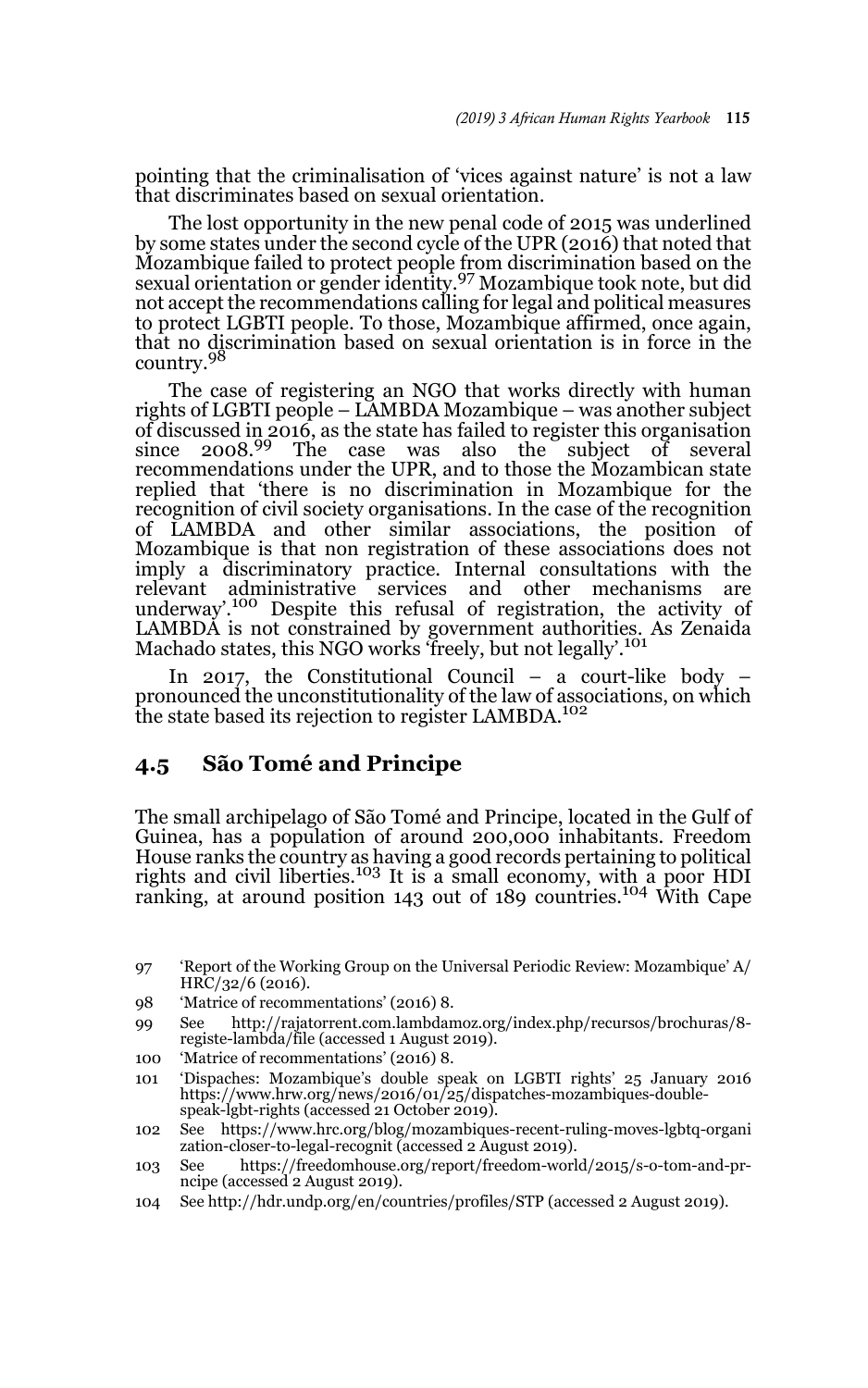Verde, it shares a high level of social tolerance and acceptance towards homosexuality, as the Afrobarometer survey found that people of São Tomé expresses a level of tolerance that is above the average of the countries studied.105 The archipelago is the third African Lusophone country that appeared above the average (21%) of those studied by Afrobarometer, with near half of the respondents (46%) demonstrating a good tolerance towards homosexuality.<sup>106</sup>

The legal recognition of sexual orientation in São Tome took place in 2008, when it adopted the first ordinary law criminalising domestic and familiar violence. Article 2 of Law 11/2008 states:

Every woman, man, child, regardless of class, ethnicity, sexual orientation, profession, culture, educational level, age and religion, enjoys the fundamental rights inherent to the human person, being assured the opportunities and facilities to live without violence, to preserve their physical and mental health and their moral, intellectual and social integrity.

The country adopted a new penal code in 2012, repealing the law criminalising consensual same-sex activity. That was a recommendation made to the country in 2011, during the first UPR cycle.107 The new legislation aggravates the penalty of the qualified homicide when motivated by hatred against the sexual orientation of the victim. Article 130 of the Penal Code states:

- 1. If the death is caused in a circumstance that reveals a special objection or perversity of the agent, the penalty is the imprisonment of 14 to 20 years.
- 2. The particular objectionability or perversity referred to in the preceding paragraph may reveal, inter alia, the fact that the staff member:
- (...)
- (d) be determined by racial, religious or political hatred, or generated by the color, ethnic or national origin, sex or sexual orientation of the victim.

São Tomé and Principe moved from criminalisation to protection in its new Penal Code. The state engaged in active dialogue during the first cycle of UPR, accepting the recommendations made to repeal the criminalisation of same-sex activity.<sup>108</sup>

The same law criminalises, in article 178, 'homosexual acts with adolescents'. This provision was a legal transplant form former article 175 of the Portuguese Penal Code  $(1995)^{109}$  Such disposition of homosexual acts with adolescents constitutes a form of discrimination based on sexual orientation, as article 177 of the Penal Code criminalises the sexual acts with adolescents, when 'copulation, anal or oral intercourse' took place, irrespectively the gender of the minor, and punishable with imprisonment up to 3 years or fine up to 300 days. In article 178, the legislature does not define 'homosexual acts of relevance' with minors but gave a less severe punishment of imprisonment up to 2 years or fine up to 200 days.

- 105 Afrobatometer (n 78) 12.
- 106 Afrobatometer (n 78) 12.
- 107 Recommendations made by Norway and France. See 'Report of the Working Group on the Universal periodic Review - São Tomé and Principe' A/HRC/17/13 (2011) 13-14.
- 108 Cowell & Milon (n 67) 347.
- 109 Repealed in 2007.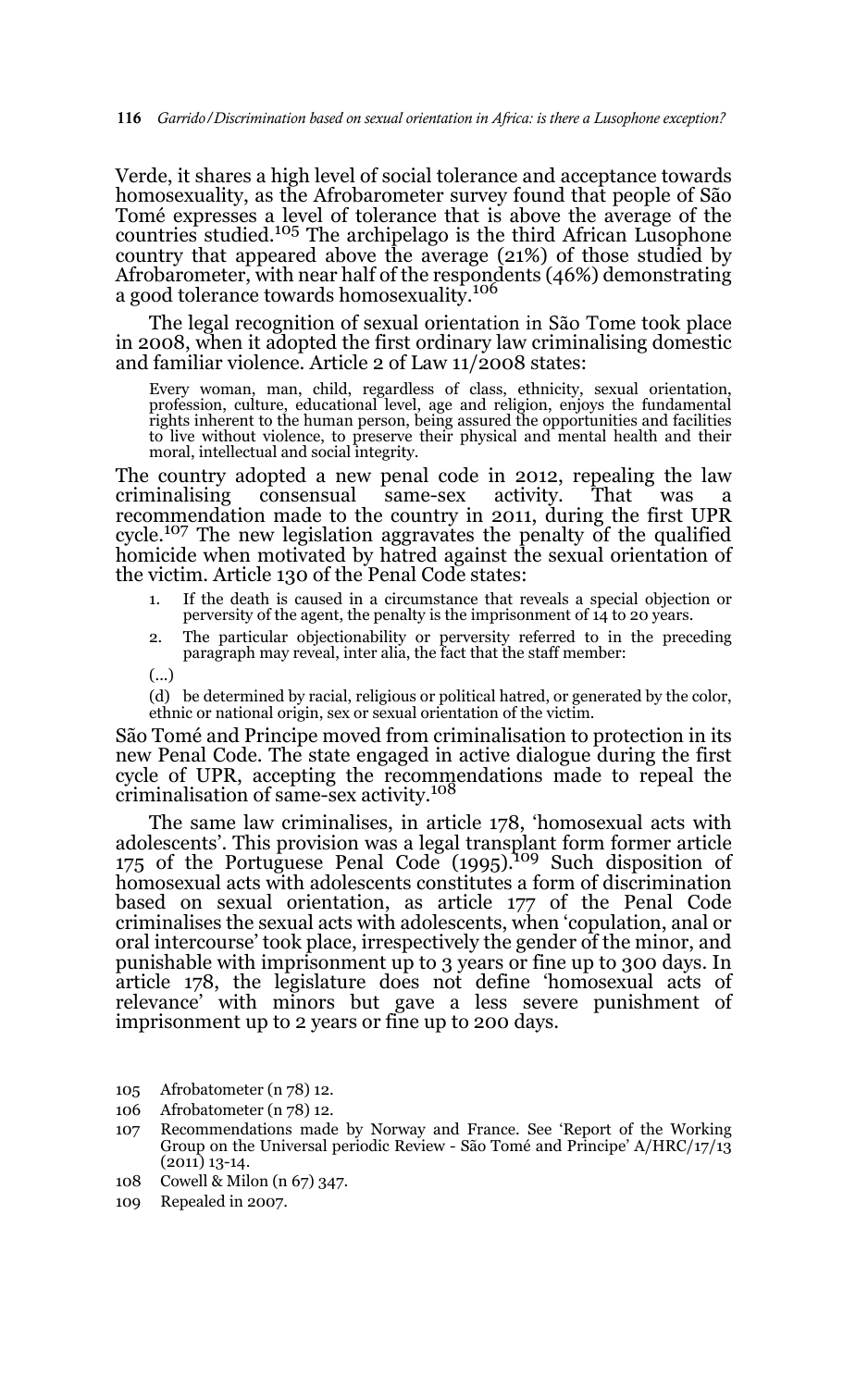As articles 177 and 178 seem to cover the same legal good, which is the minor's sexual freedom and self-determination, the São Toméan legislature defines a less severe penalty and fine for the crime of homosexual acts with adolescents. Article 178 also stipulates that a person who acts in a way of aiding or abetting the commitment of the homosexual acts by the minor is also punishable under the law. São Tomé and Principe should repeal article 178 of the Penal Code as it constitutes discrimination based on sexual orientation, and article 177 gives an enough scope to accommodate all crimes committed against the sexual determination of minor with a more adequate penalty and fine.

# **5 CONCLUSION**

This article analyses the legal developments of African Union law and domestic criminal law of the African Lusophone countries regarding the prohibition of discrimination based on sexual orientation. Remaining as a complex human rights issue and despite developments in international human rights law, there is strong reluctance to deal with the topic, due its political, cultural and religious dimensions. The article sheds some light on the legal developments under United Nations and African Union law, but also presents an in-depth analysis of African Lusophone countries' domestic legislation regarding sexual orientation and human rights standards. The article further presents a distinctive narrative contradicting the rhetoric of homosexuality as being unAfrican or a western imposition, as the African Lusophone countries, as well as South African and recently Botswana, are examples of states that prohibits discrimination of its citizens regardless of their sexual orientation, as such ground constitutes a negative condition that puts this citizens at risk of vulnerably and several human rights violations.

The first conclusion to be drawn from this discussion is that African states individually and collectively have displayed strong resistance against affirming the prohibition of discrimination based on sexual orientation. Despite the efforts by the African Commission to recognise sexual orientation as a human rights issue, and the broad protection granted by the African Charter in its articles 2 and 28, the Commission has faced resistance from other AU bodies. The experience of African Lusophone countries shows that, despite the cultural sensibility of the issue of sexual orientation, at least some African states are willing to fulfill their international human rights obligations by protecting the rights of sexual minorities. These countries may play an important role in the AU human rights system by reaffirming the independence of the African Commission on human and peoples' rights and pushing for the development of African human rights law to protect all African citizens from discrimination on any grounds. The African Commission should also adopt an approach to invite African states to repeal sodomy laws from their penal codes and ensure that no discrimination, including discrimination based on sexual orientation, is tolerated under the African Charter.